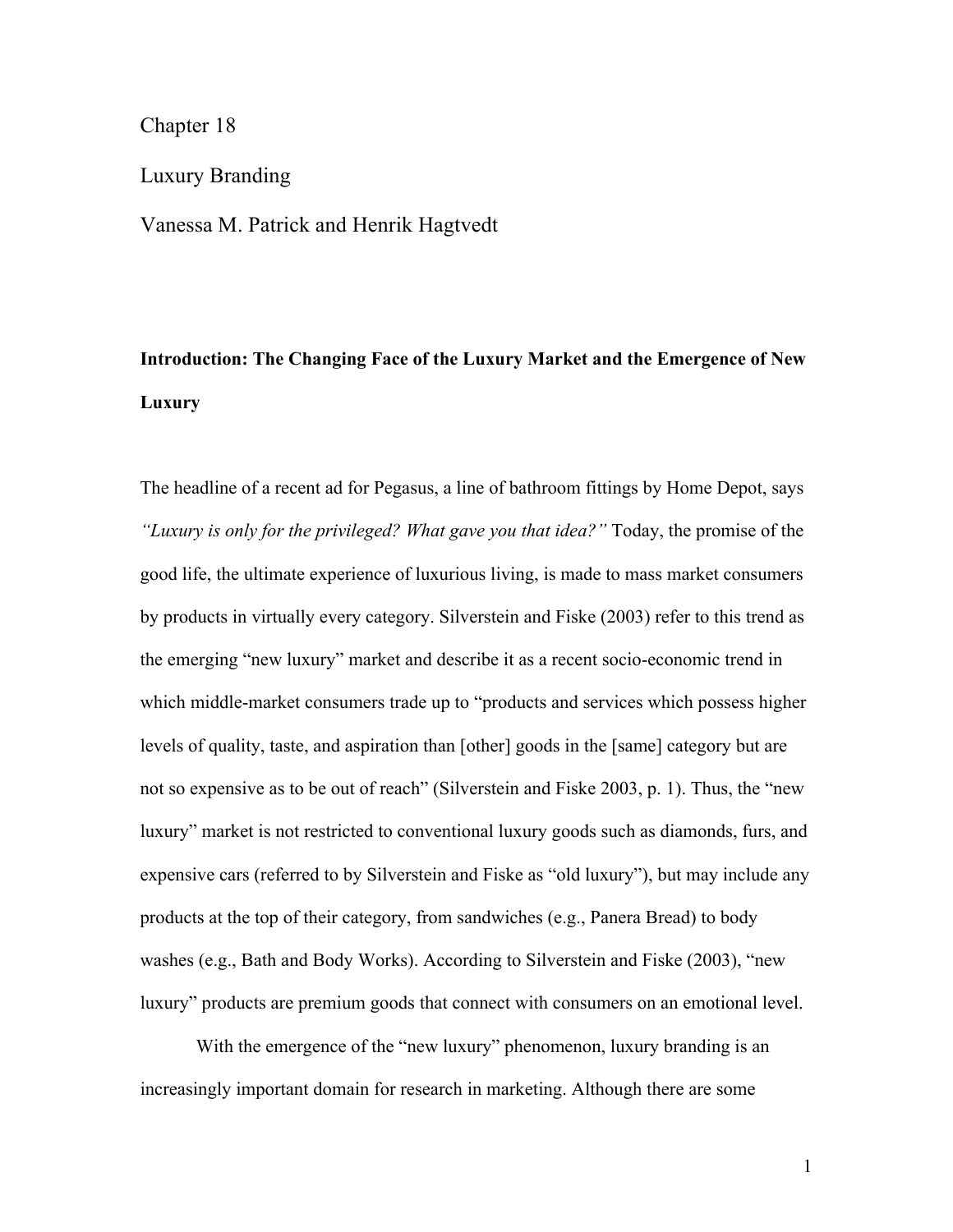notable exceptions (e.g., Park Milberg and Lawson 1991; Vigneron and Johnson 2004), the concept of luxury, the marketing of luxury products, and the management of luxury brands have for the most part been ignored in the extant literature. The central aim of this chapter is to present the current state of knowledge with regard to luxury branding and to identify gaps in this knowledge that pertain to (1) the conceptualization of luxury brands, (2) the understanding of how consumers relate to and process information about luxury brands, and (3) the identification of the benefits and risks inherent to managing the luxury brand concept.

The remainder of the chapter is as follows. We first distinguish between the notions of "new luxury" and "old luxury". Next we present a brief review of the state of the knowledge about the marketing of luxury products and brands. A great deal of this research investigates how a luxury brand should be managed from a marketer's point of view, a notion consistent with old luxury branding. Notably, however, some recent research has provided insight into the motivations driving luxury brand choice. After reviewing the relevant literature, we then identify some critical gaps in this literature with a focus on the reconceptualization of luxury brands, the need for an increased understanding of consumer processing of the luxury brand concept, and benefits and risks inherent to managing the luxury brand concept. Please see figure 1 for a diagrammatic summary of extant and future research.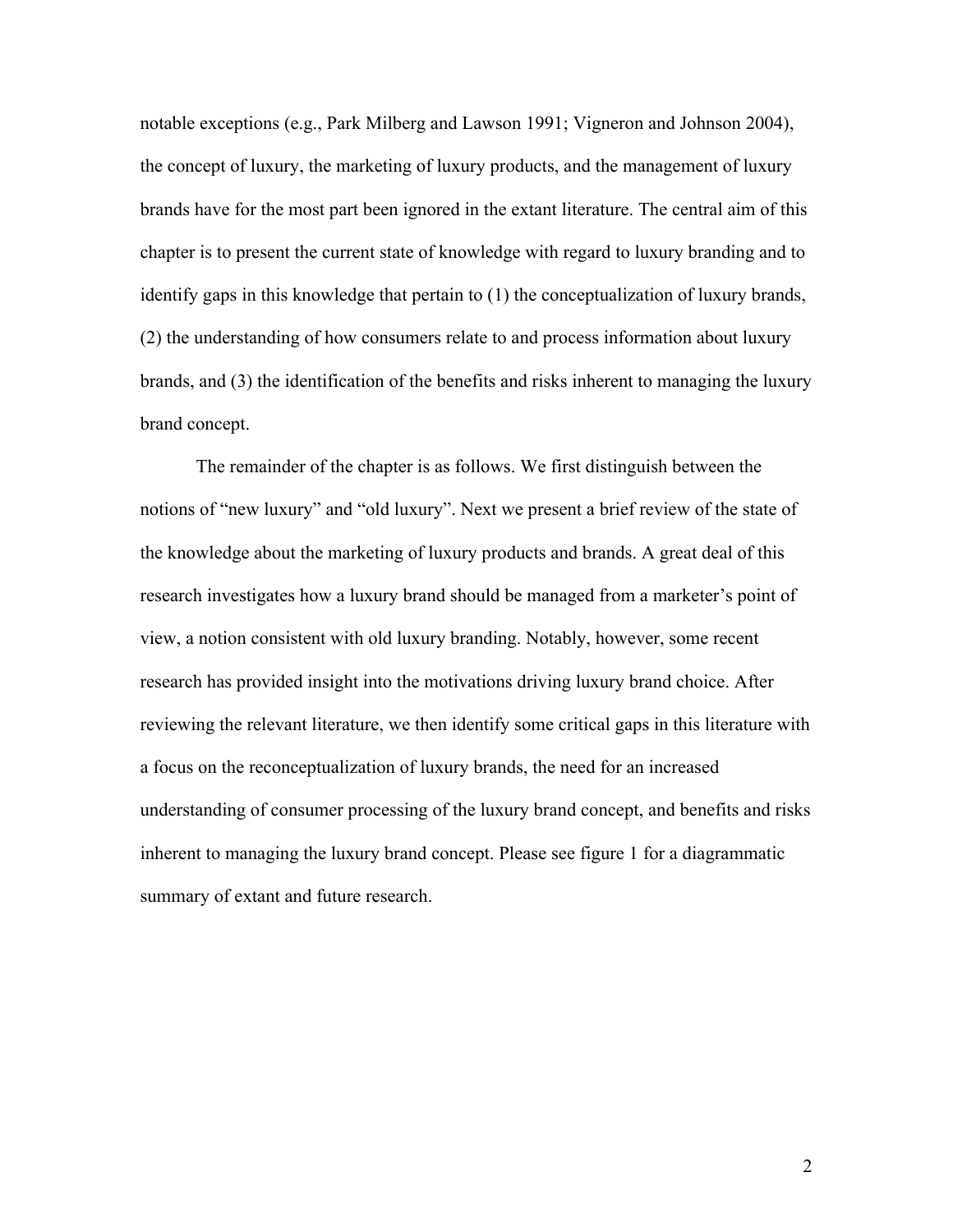#### **How Different Is New Luxury From Old Luxury?**

Traditionally, underlying the consumption of luxury goods was the principle of rarity (Veblen 1899). However, Silverstein and Fiske (2003) identify a new type of luxury goods consumer responsible for democratizing the luxury market (Tsai 2005). These middle-market consumers selectively trade up to "higher levels of quality, taste and aspiration." Indeed, these luxury brands have helped the middle class attain the perception of prosperity (Schwartz 2002). Not only is luxury being democratized, but the goods traditionally considered luxury are also changing. Traditional luxury categories like furs, watches, and jewelry, are being replaced by home appliances, fine dining, bath soap, and travel. Indeed, according to Danziger (2005), the old luxury was defined by product category, while the new luxury is independent of product category but is all about the experience.

The global market for luxury products and services is estimated to reach 100 billion US Dollars in 2008 (Unity Marketing 2006; Merrill Lynch/Cap Gemini 2005). Notably, this does not include the ever-expanding "new luxury" marketplace. Indeed, the emergence of new luxury in virtually every product category and the democratization of luxury (Tsai 2005), making the luxury experience accessible to more consumers, is viewed by many observers as a radical transformation of the luxury market. However, if the terms "old luxury" and "new luxury" are to facilitate understanding and discussion of this transformation, rather than confuse the issue of what luxury really is, the relationship between the two concepts should be clarified. The latter concept is differentiated from the former concept in that it is not restricted to specific product categories. Further, the aspect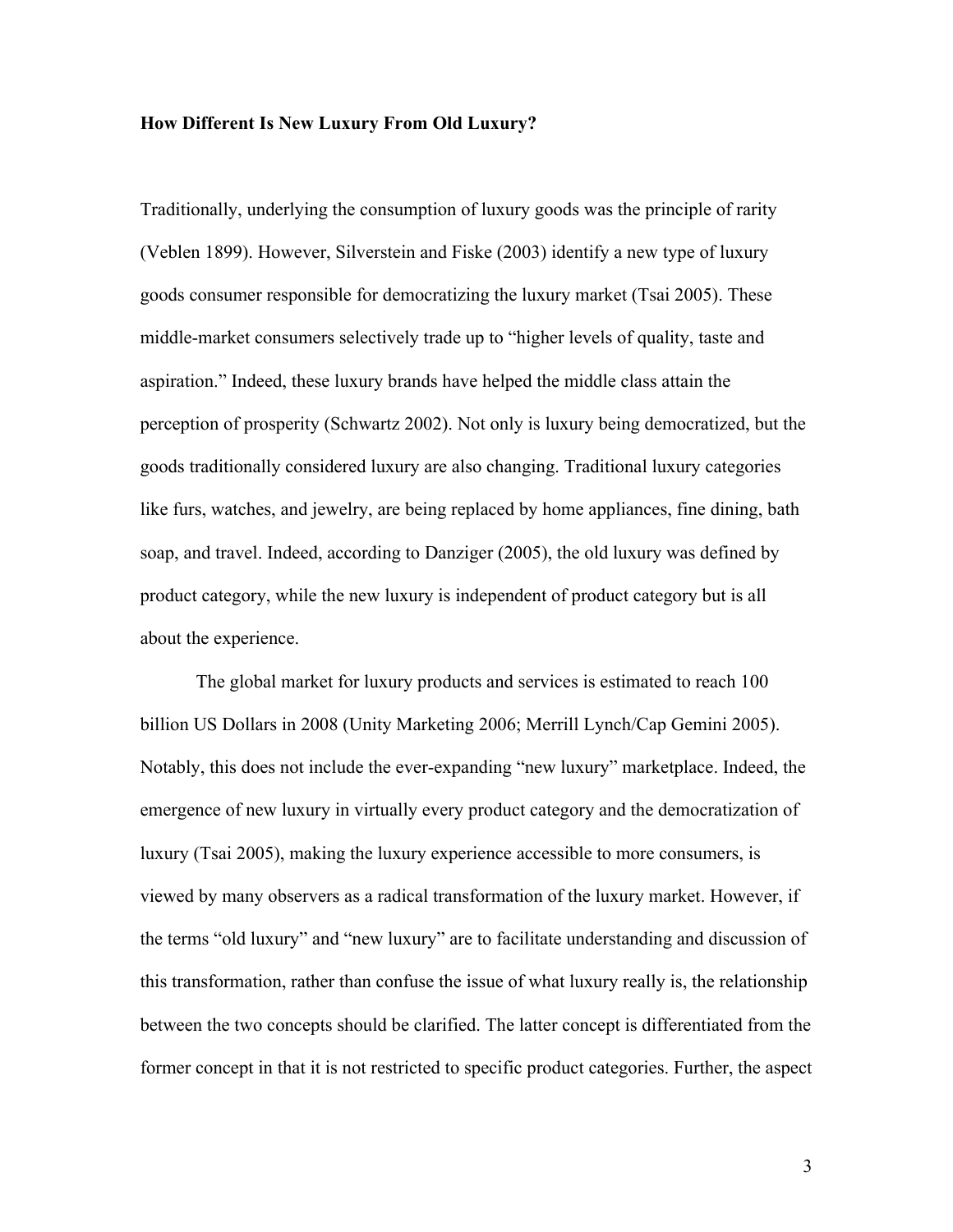of conspicuous consumption is less important for the latter concept, giving way to a more complete focus on experience, affect, and hedonism. Notwithstanding this trend in the marketplace, old luxury clearly exists alongside new luxury. Further, consumers' perceptions of old luxury inform their perceptions of new luxury, and the clear distinction between the two concepts is somewhat arbitrary. However, the distinction may nonetheless be useful for brand management in the current marketplace. While the old luxury market focused on the status and prestige of the brand, the new luxury market focuses on the pleasure and emotional connection the consumer has with the brand. In the old luxury market, brand management entailed managing the attributes, features, and image of the brand so as to convey the perception of luxury to consumers.

Notably what constitutes "luxury" today is reflective of the changing nature of consumer needs, specifically the evolution of utilitarian or basic needs to hedonic or higher order needs. Many consumers no longer struggle to meet basic needs of survival, security and comfort but strive towards enhancing their pleasure and broadening their life experiences. As the face of the luxury market rapidly changes, the issue of how luxury brands can and should be strategically and dynamically managed so as to connect with a consumer on an emotional level, ensuring that the consumer derives pleasure from the brand experience at each encounter, becomes an important issue to academic researchers and marketers alike.

#### **<< INSERT FIGURE 1 NEAR HERE>>**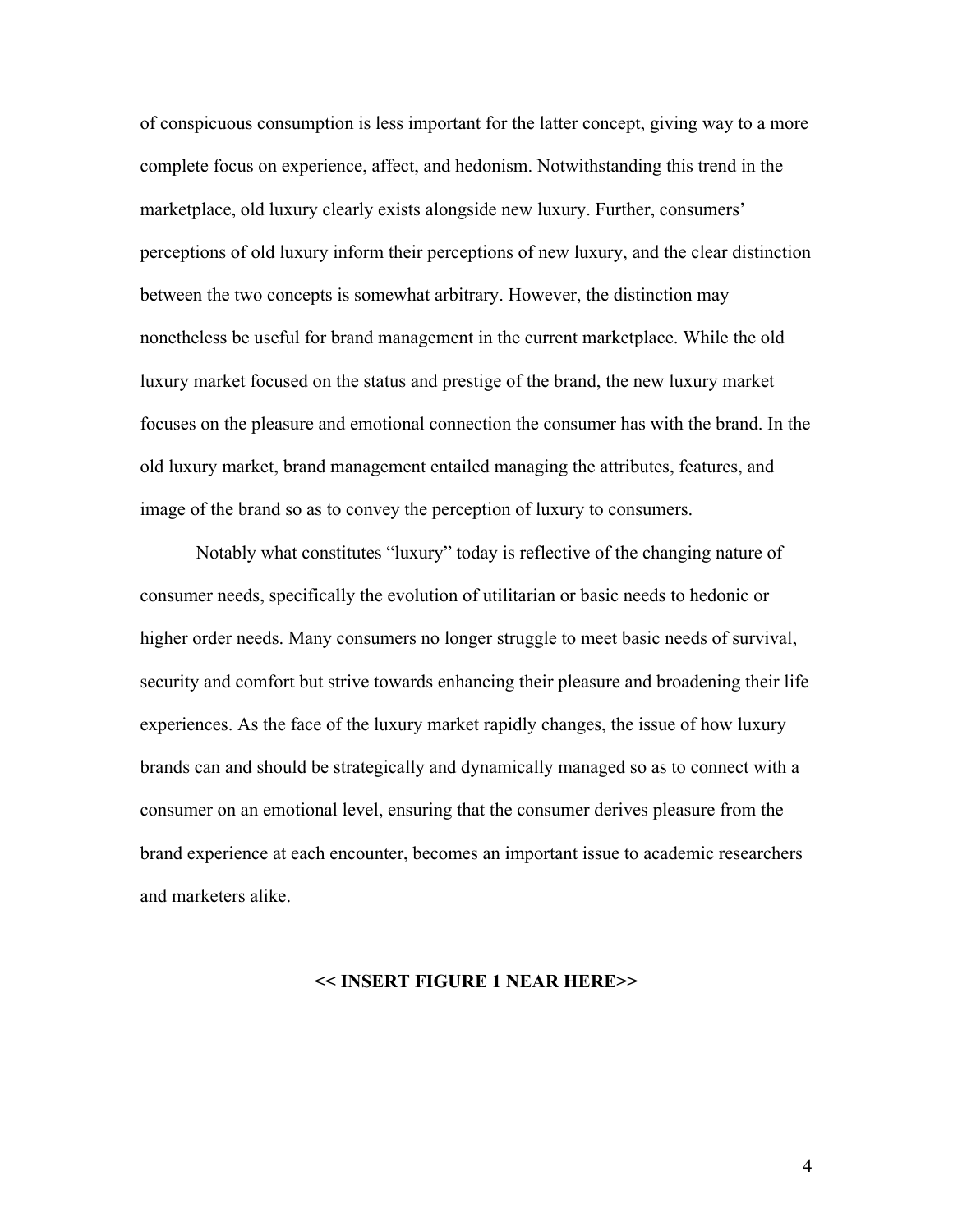#### **Review of the Extant Literature on Luxury Branding**

#### *What Is a Luxury Brand?*

The Merriam-Webster Dictionary defines luxury as "a condition of abundance or great ease and comfort" or "something adding to pleasure or comfort but not absolutely necessary." This popular notion illustrates a clear link between the concept of luxury and the concept of hedonic consumption (Hirschman and Holbrook 1982). Indeed, Vigneron and Johnson (2004) cite Kapferer's (1997) description of luxury products as those providing extra pleasure and flattering all senses at once, and expand on this description to argue that psychological benefits, rather than functional benefits, are the main factor distinguishing luxury products from non-luxury products. Berry (1994) distinguishes luxury products from necessities by suggesting that necessities are utilitarian objects that help relieve the unpleasant state of discomfort while luxuries are seen as desirable objects that provide pleasure. Others have defined luxury products as those which ratio of functionality to price is low but which ratio of intangible and situational utility to price is high (Nueno and Quelch 1998).

In this chapter, we put forward a consumer focused definition of luxury brands that is reflective of current market trends and the emergence of new luxury. We conceptualize a luxury brand as one that is at the top of its category in terms of premiumness and connects with consumers on an emotional level, providing pleasure as a central benefit (Hagtvedt and Patrick 2008a). We suggest that this formulation of a luxury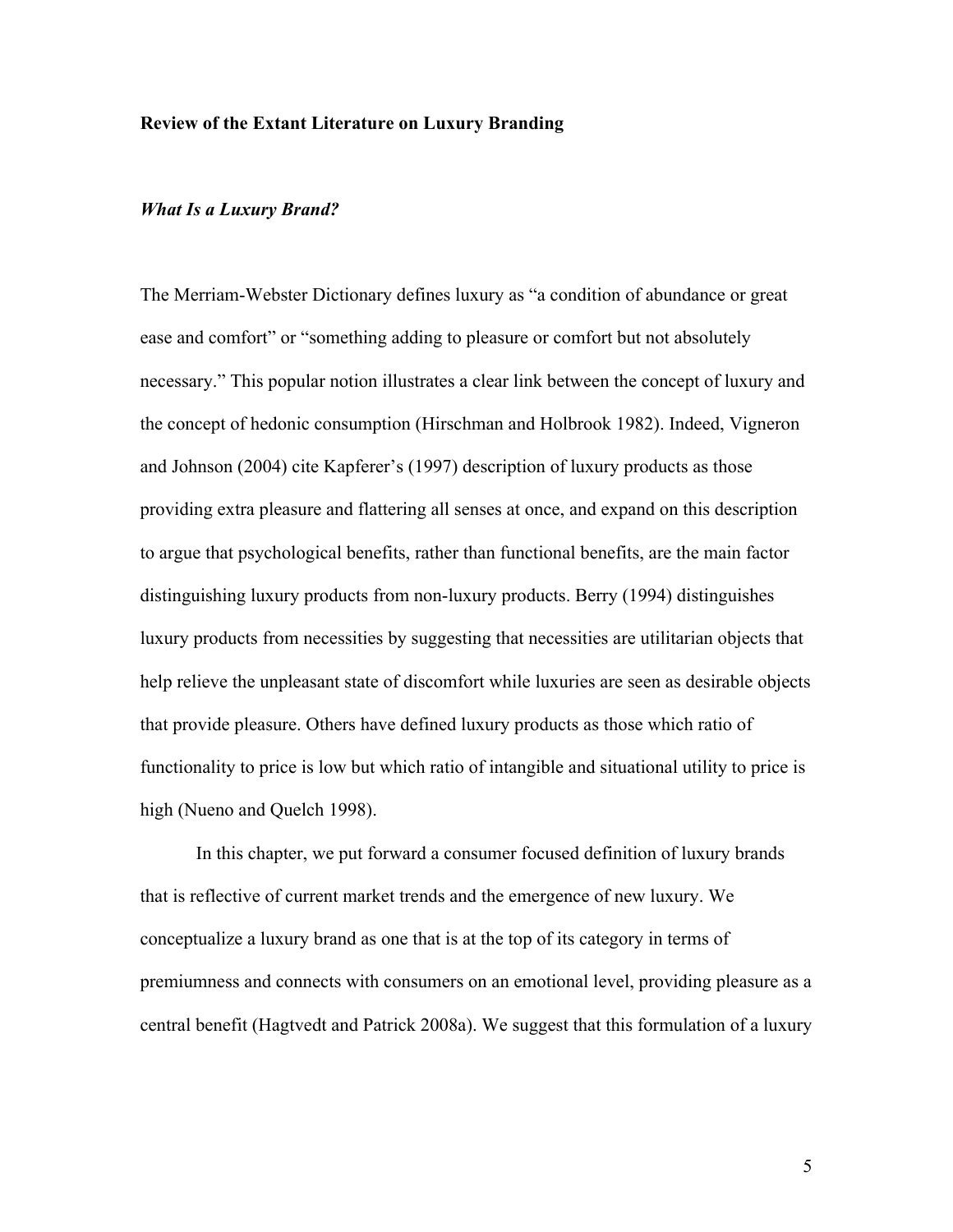brand captures the pre-requisite of premiumness for luxury but emphasizes the delivery of emotional benefits that constitute the primary benefit obtained by the consumer.

#### *What Are the Correlates of Luxury Brands?*

Extant research has investigated the different aspects of a brand that signal luxury to consumers. Although this research has largely examined what might be considered most relevant for "old luxury," some of these brand correlates remain important for "new luxury" as well, although empirical research is needed to determine which ones they are.

Phau and Prendergast (2000) suggest that luxury brands are those that imply exclusivity, have a strong brand identity, have high brand awareness, and are perceived to be high quality. Indeed, other research systematically investigates the multi-dimensional nature of the luxury brand concept and suggests how these dimensions should be managed for creating lasting luxury brand value. Vigneron and Johnson (2004), for instance, propose five key dimensions of a luxury brand: perceived quality, perceived conspicuousness, perceived uniqueness, perceived extended self, and perceived hedonism. The first of these dimensions simply refers to the expectation that luxury brands should offer superior performance (Gentry et al. 2001). While an important source of revenue expansion for firms is increased purchase intent induced by increased perceptions of quality (Rust, Moorman, and Dickson 2002), luxury also implies premium pricing which could deter some consumers who might prefer a value-for-money proposition that connotes more quality per dollar spent. For the next three dimensions of luxury, a high price is, in fact, desirable. The concept of conspicuous consumption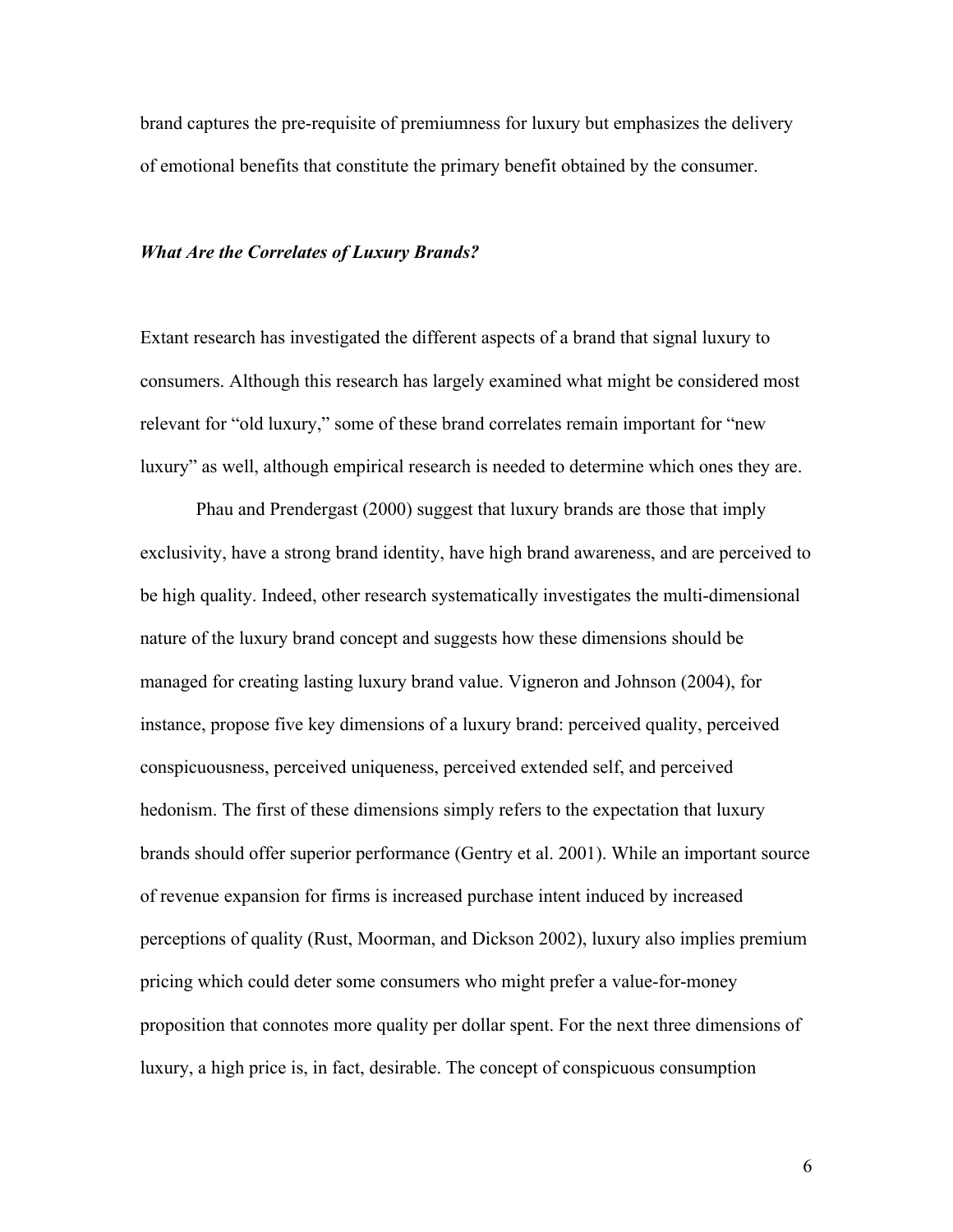suggests that consumers purchase conspicuous goods because of their social signaling effect. These consumers thus achieve an enhanced level of status or prestige which sets them apart from others (Veblen 1899). Indeed, some research has even suggested that consumers' propensity to purchase a luxury brand is dependent on their susceptibility to interpersonal influence (Bearden and Etzel 1982). Perceived uniqueness or scarcity of the products adds to this social signaling effect, and firms sometimes incorporate this into brand strategies. For instance, Ferrari promised not to produce more than 4,300 vehicles despite more than a two-year waiting list for its cars, while Christian Dior even sued supermarkets for carrying its products, fearing that wide availability could hurt its exclusive image (cited in Amaldoss and Jain 2005). The underlying assumption here is that luxury brands may serve to classify or distinguish consumers in relation to others. Consumers may also integrate the symbolic meaning of these brands into their own identity (Holt 1995). Belk's (1988) concept of extended self suggests that possessions may form part of a consumer's identity, and the construction of one's self thus seems to be a factor in luxury consumption (Vigneron and Johnson 2004).

The last dimension, perceived hedonism, refers to the sensory gratification, as opposed to the social context, of luxury consumption. The hedonic aspect of luxury consumption thus refers to the intrinsic pleasure and emotional reward derived from the consumption experience itself (Hirschman and Holbrook 1982). This notion also is in line with Silverstein and Fiske's (2003) "new luxury," that is, premium goods that connect with the consumers on an emotional level, and it allows for luxury branding across a wide variety of product categories. After all, pleasure is not only a fundamental human drive (Higgins 1997), but it is universally applicable such that a consumer may be delighted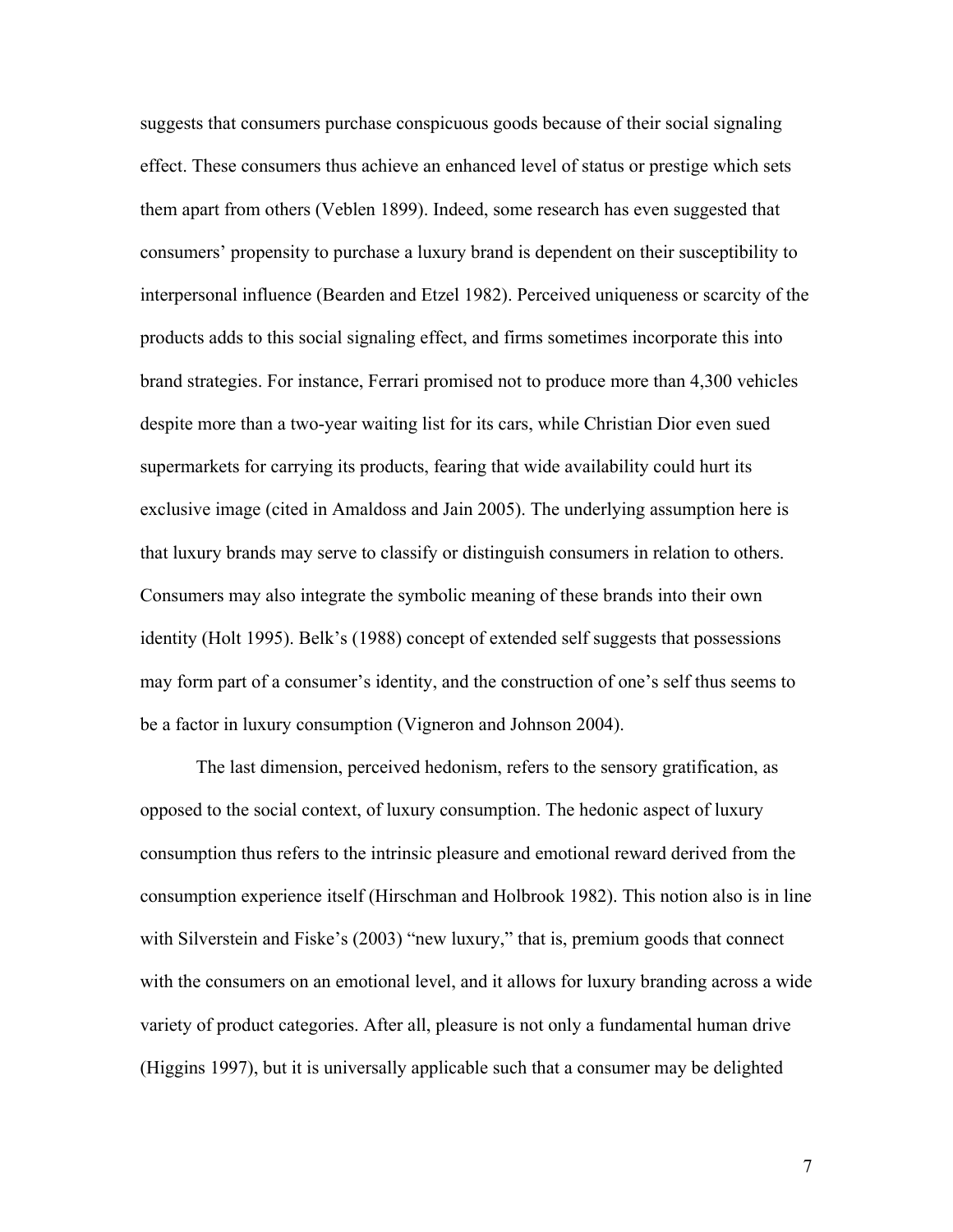and feel sensory and emotional gratification through the consumption of virtually any product category. Indeed, the "luxury fever" (Frank 1999) that has purportedly swept the nation is proposed to be not the pursuit of furs, diamonds, and cars, but of traditionally functional items like grills, washing machines, and lawnmowers. Further, although the rarity principle underlying conspicuous consumption (Dubois and Paternault 1995; Veblen 1899) may be counteracted by a high availability of products belonging to a luxury brand, there is no evident reason why consumers would be averse to sensory and emotional gratification in abundance.

#### *Consumer Choice of Luxury Brands*

Although research on luxury branding from a consumer's perspective is still at an early stage, some extant literature sheds light on motivations that drive consumers to choose luxury products and on conditions that facilitate choice of a luxury brand option. Early research motivated by economic theory has analyzed the consumption choices of affluent consumers (Dubois and Duquesne 1993; Dubois and Laurent 1993; Veblen 1899), the role of snobbery and conspicuousness in consumption choices (Leibenstein 1950), and the economic and political factors that drive luxury purchases (Vigneron and Johnson 1999). Other research has investigated consumer characteristics that predispose them to luxury consumption. Bearden and Etzel (1982) show that for consumers susceptible to interpersonal influence, approval from their reference group is a strong motivator for luxury brand choice. Dubois and Laurent (1994) suggest that individuals with high hedonistic and perfectionist motives are more likely to purchase luxury products, but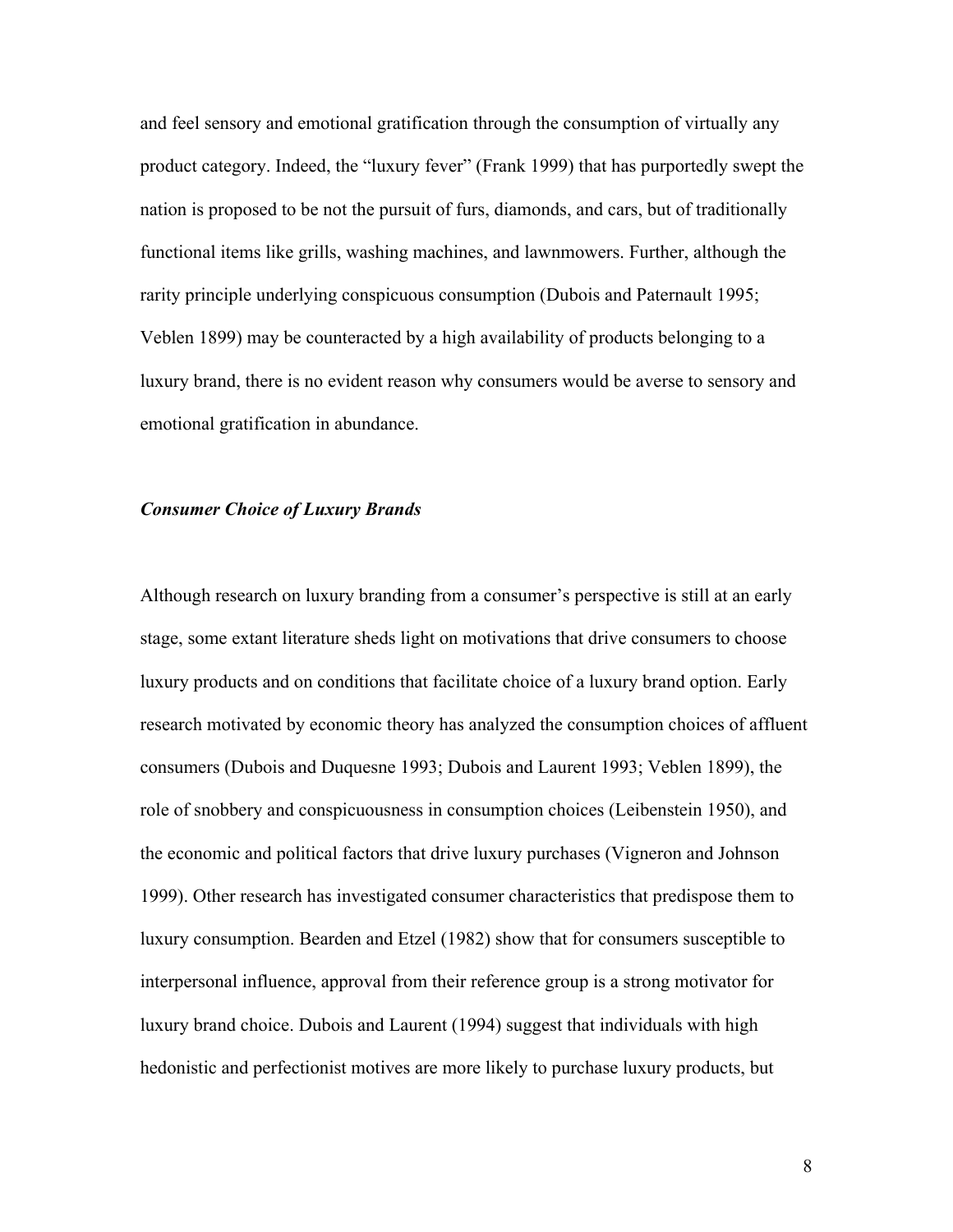feelings of guilt, on the other hand, dissuade consumers from making these purchases (Kivetz and Simonson 2002). Wong and Ahuvia (1998) illustrate that Asians and Westerners differ in their motivations to purchase status goods and luxury brands, implicating cultural differences as a driver of luxury consumption. They assert that since East Asian culture is based on an interpersonal construal of self, Asians (vs. Westerners) tend to be influenced by group norms and goals, leading to a preference for public and visible possessions that communicate financial achievement. Conversely, Asians appear less likely than Westerners to display materialistic behavior based on personal tastes, traits, or goals. In a similar vein, Tsai (2005) discusses the differences between socially oriented and personally oriented consumers in terms of the luxury market, and also provides recommendations for enhancing luxury-brand purchase value for personally oriented consumers.

Scattered research findings also exist that illuminate some situational factors that drive brand choice. Mandel, Petrova, and Cialdini (2006) demonstrate that when a depicted media personality is perceived to be similar and the media depiction is one of success (vs. failure) consumers tend to exhibit increased expectations of their own future wealth along with a preference for luxury brands. Chartrand, Huber, Shiv, and Tanner (2008) demonstrate that primed exposure to a premium/luxury concept (e.g., walking past Nordstrom) activates a prestige goal and results in an increased propensity to choose a luxury product (choice of a more expensive pair of socks). Kivetz and Simonson (2002) illustrate that when making a choice between a hedonic experience (going on a cruise) and a utilitarian one (saving for college), feelings of guilt often result in consumers choosing the latter. Interestingly, however, these researchers show that knowledge about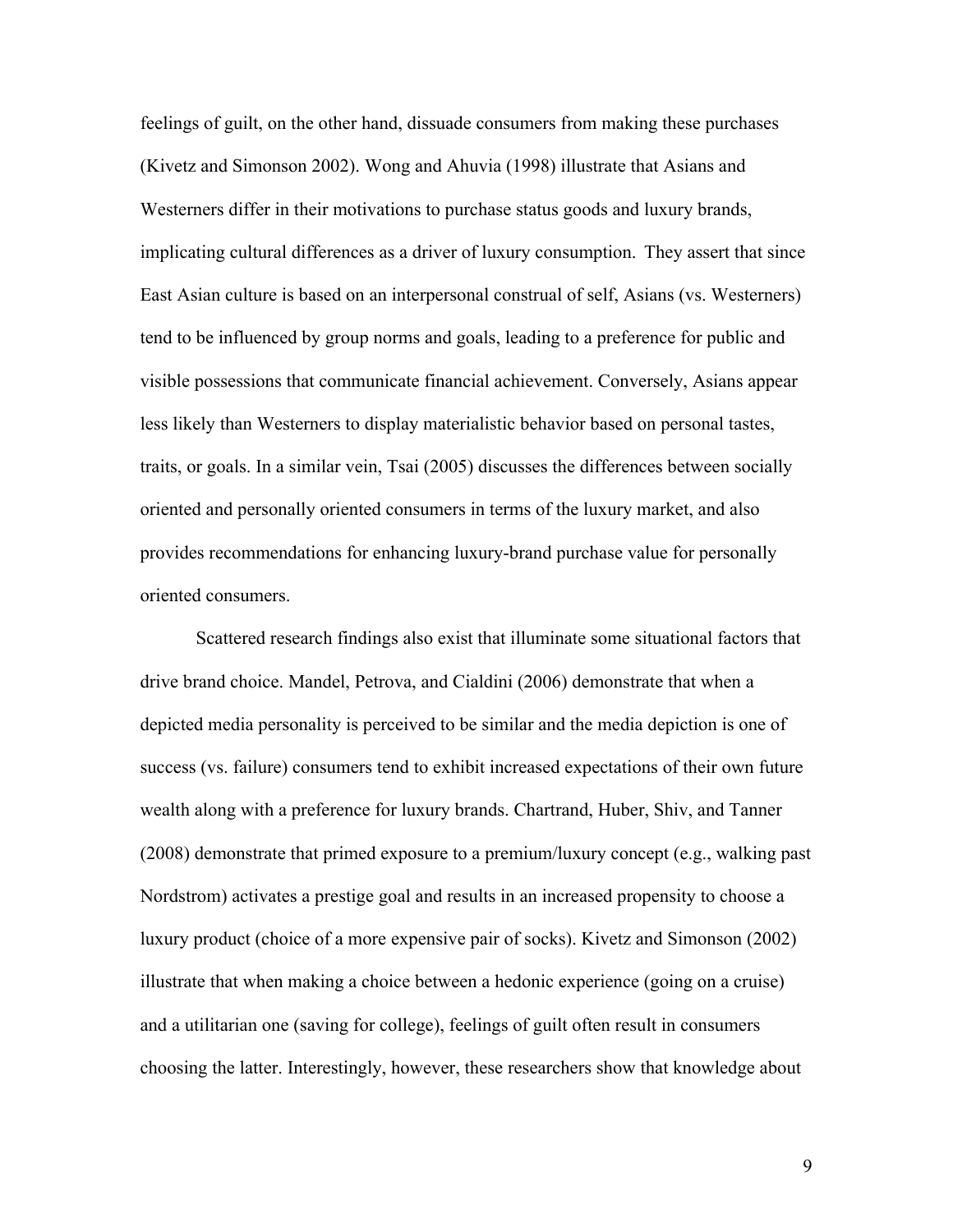these feelings of guilt results in individuals precommitting to luxury over necessities. These researchers show that people do prefer indulgent awards and that these awards are more effective than cash as an incentive to participate in a lottery, underscoring the appeal of luxury and its power to influence consumer behavior.

Dubois and Paternault (1995) discuss how the appeal of luxury can also change in a cycle of aspiration and consumption. These authors suggest that the luxury concept has "dream value." The paradox of luxury marketing is revealed through a regression analysis that shows that for luxury brands, awareness feeds the dream of owning the brand, but purchase makes the dream come true, thereby contributing to destroy it.

#### **Summary of the Extant Literature and Identification of Gaps for Future Research**

Extant literature has focused a great deal on definitions and conceptualizations of the luxury brand and the correlates of luxury that connote luxury status. For the times, this was a reasonable approach since the purpose of the research was to enable better strategic decisions related to management of luxury brands and to determine the extent to which product features and attributes (like price or quality) determined luxury brand status. Early research also investigated the personality-related and social factors that drove luxury brand choice. Recent research in consumer behavior has begun to investigate the choice of a luxury brand as a dependent variable and the conditions under which this occurs. In this chapter, we identify three key sets of issues that represent gaps in the current knowledge. These are pertinent today given the changing face of luxury in the marketplace and its emergence in diverse product categories.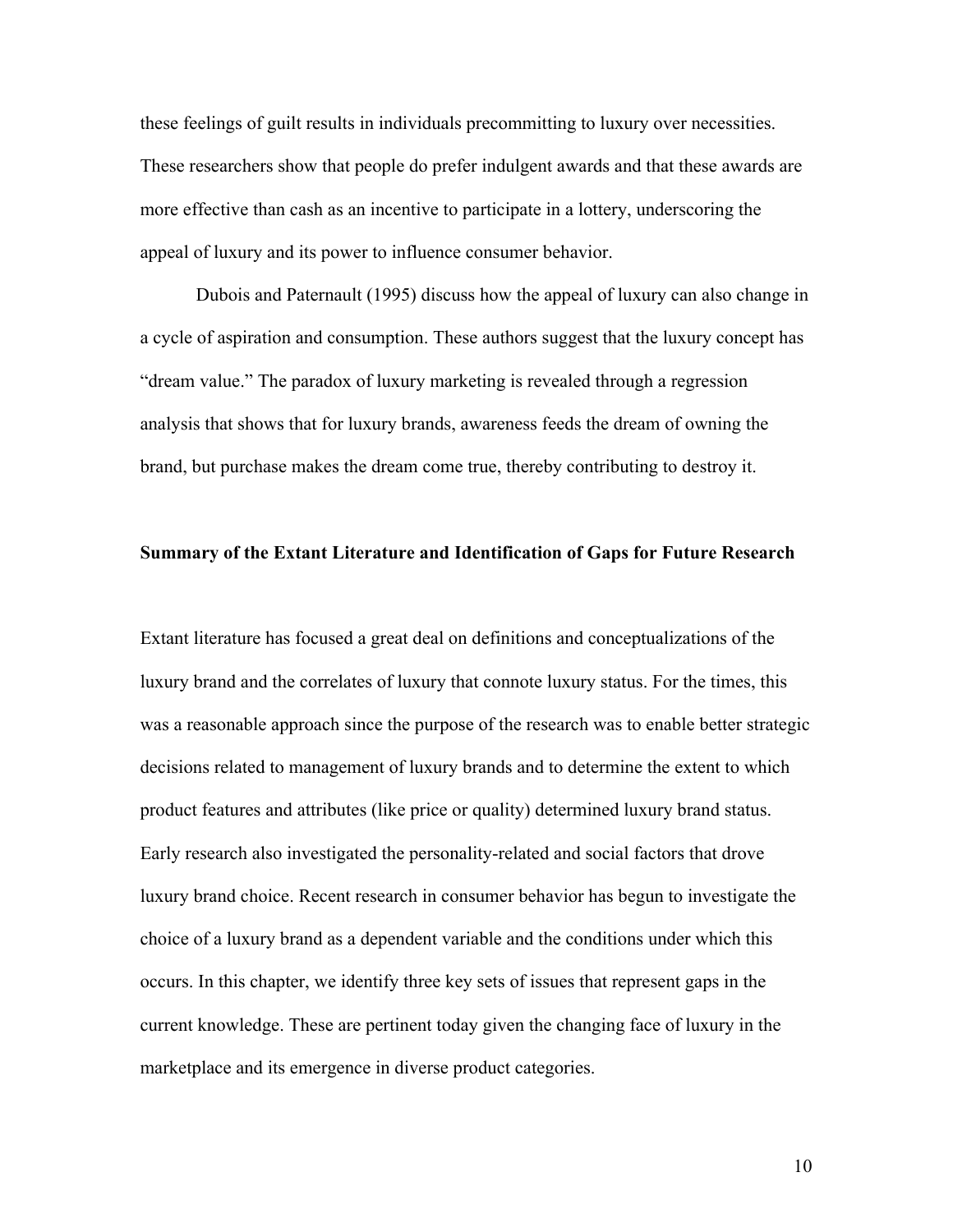First, we suggest a reconceptualization of what constitutes luxury in today's market place. We propose that luxury is pursued for its own sake and that the hedonic potential of luxury brands is what primarily distinguishes them from other brands within their category. We assert that the processing style and manner in which consumers respond to the luxury concept remains a "black box" even today. One might derive some insight into this black box from related research on hedonic consumer behavior, but an in-depth understanding of consumer response to the luxury brand concept is lacking in the current literature. Further, this understanding of consumer responses to luxury lends insight into a related issue of how managers can strategically and effectively manage luxury brands with a focus on the benefits and risks a luxury brand affords.

To summarize, we identify three key gaps in the literature and call for future research to illuminate these gaps:

- 1) To reconceptualize the luxury concept in the context of current market trends and conditions and to determine the source from which consumers derive value from luxury consumption.
- 2) To understand how luxury brands are evaluated, in other words, how consumers process luxury brand information.
- 3) To determine the benefits and risks of managing luxury brands and to provide insights to enable a more effective and strategic management of these brands.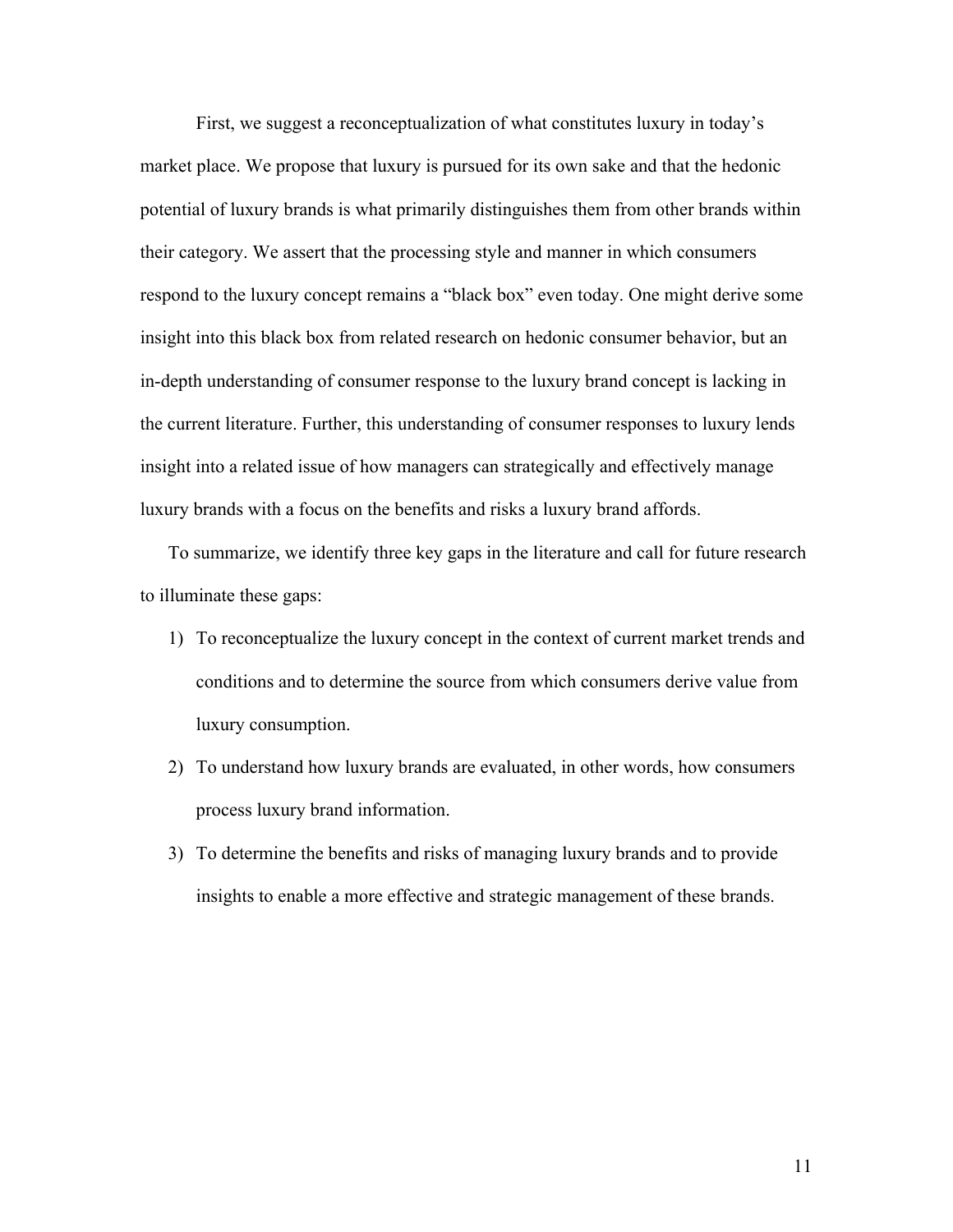#### *Gap 1: Reconceptualizing Luxury Brands*

It is assumed in marketing thought that the greater the benefits consumers derive, the more they are willing to pay. Thus, luxury brands have been able to command a premium price for the benefits of status, conspiciousness, and exclusivity. Indeed, extant research demonstrates that consumers view premium prices as indicators of higher quality (Quelch 1987; Garfein 1989; Arghavan and Zaichkowsky 2000; O'Cass and Frost 2002). Further, it is often said that luxury products often are purchased simply because they cost more, without providing additional direct utility over cheaper counterparts (Dubois and Duquesne 1993).

However, the real utility a consumer derives from a luxury product is largely psychological, and it is the psychological benefits that distinguish luxury products from non-luxury products and counterfeits (Arghavan and Zaichkowsky 2000). Increasingly, consumers are more willing to spend on luxury experiences, especially for holiday accommodations, home furnishings, food for dinner parties, restaurants, etc., in other words, for hedonic experiences, status related items, and products that are going to last a lifetime (Allsopp 2005). Given this, we conceptualize a luxury brand as one that is at the top of its category in terms of premiumness and connects with consumers on an emotional level, providing pleasure as a central benefit.

To better understand consumer response to luxury, we propose that the notion of luxury for its own sake should also be highlighted. Little or no research has been conducted or even proposed in this regard, but there is a growing stream of research in arts and aesthetics that may shed light on the subject. Dissanayake (1995) discusses art in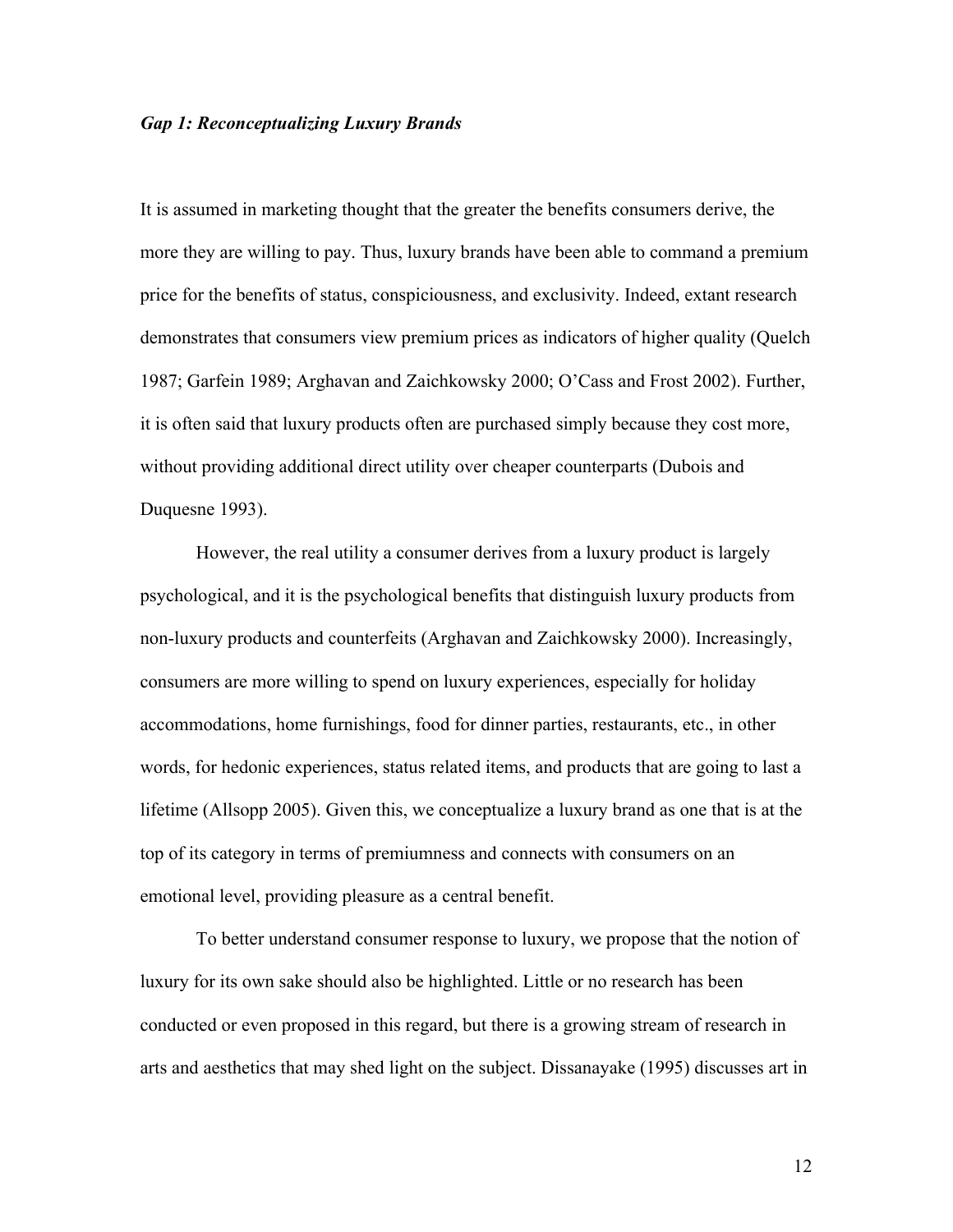relation to the concept of "making special" or "artifying," tied to religion and ritualistic behavior. In other words, humans have a drive, developed through the process of evolution, to make and experience the extraordinary, and this is what underlies our impulse for artistic creation and consumption. It seems reasonable to propose a parallel for the creation and consumption of luxury. Indeed, Kapferer (1997) refers to luxury as art applied to functional items. Similarly, Hagtvedt and Patrick (2008b) discuss the luxury perceptions inherent in the concept of art, noting that both are tied to a special kind of quest for excellence. Of course, this does not imply that luxury is the most salient or important aspect of art, but it implies that an underlying drive that gives rise to both these expressions of human ingenuity stems from the same source, that is, the desire to experience the extraordinary.

Extant literature asserts that artworks, in the pure sense of the word, are valued in and of themselves and possess no utilitarian value (Hagtvedt and Patrick 2008b; Hirschman 1983). Indeed, it is argued that aesthetic experiences in general must be intrinsically motivated (Averill, Stanat, and More 1998). This intrinsic value is tied to the experience of the extraordinary for its own sake, and thus, following the above argument, pertains also to the concept of luxury. This insight further clarifies the role of hedonism in luxury consumption, and it also exemplifies the relation to and relevance for research on luxury of several separate streams of research, such as those pertaining to arts, aesthetics, design, and hedonic products. Indeed, research in luxury might greatly benefit from the development of an overarching framework that captures the commonalities between these related areas.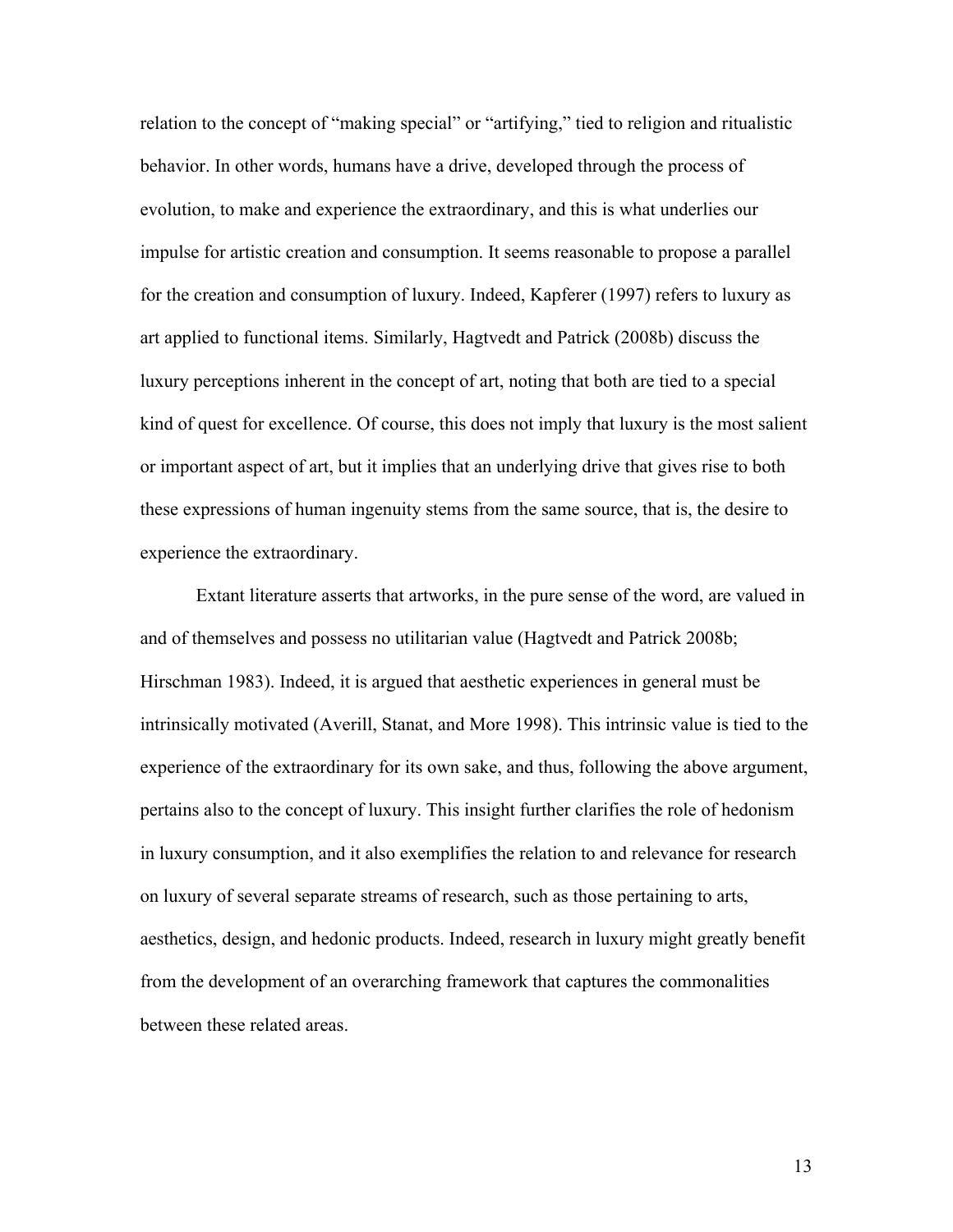#### *Gap 2: Understanding Consumer Processing of the Luxury Brand Concept*

Although there has not been much research that explicitly investigates the processing of luxury brand concepts, we can draw on the emerging stream of literature that investigates consumer responses to hedonic products as a starting point. Hedonic goods are multisensory and associated with fun, feelings, pleasure, excitement, and fantasy (Hirschman and Holbrook 1982). Previous research has suggested that hedonic products elicit a different set of criteria with which they are evaluated (c.f. Yeung and Wyer 2004, 2005) and elicit a different set of consumption goals compared to functional products (Pham 1998).

We propose that luxury brands are likely to also be evaluated based on a different set of criteria than other brands. Given that a luxury brand is defined in terms of the emotional and hedonic benefits it delivers, the extent to which a luxury brand is able to meet affective expectations is more likely to influence evaluation than is performance along a series of attributes (c.f. Patrick, MacInnis, and Park 2007). Consequently, we might posit that if the brand delivers emotional gratification from consumption, the reexperience of this benefit may also be a key driver for repurchase as opposed to satisfaction in terms of specific performance criteria (Hagtvedt and Patrick 2008a). This notion has been supported in the literature in the context of hedonic products, in which Chitturi, Raghunathan, and Mahajan (2008) suggest that while functional products satisfy, hedonic products delight. We would argue that this experience of delight is likely to be a key driver of future purchase, not mere satisfaction, and re-experiencing emotional gratification becomes the consumption goal, not merely repurchase.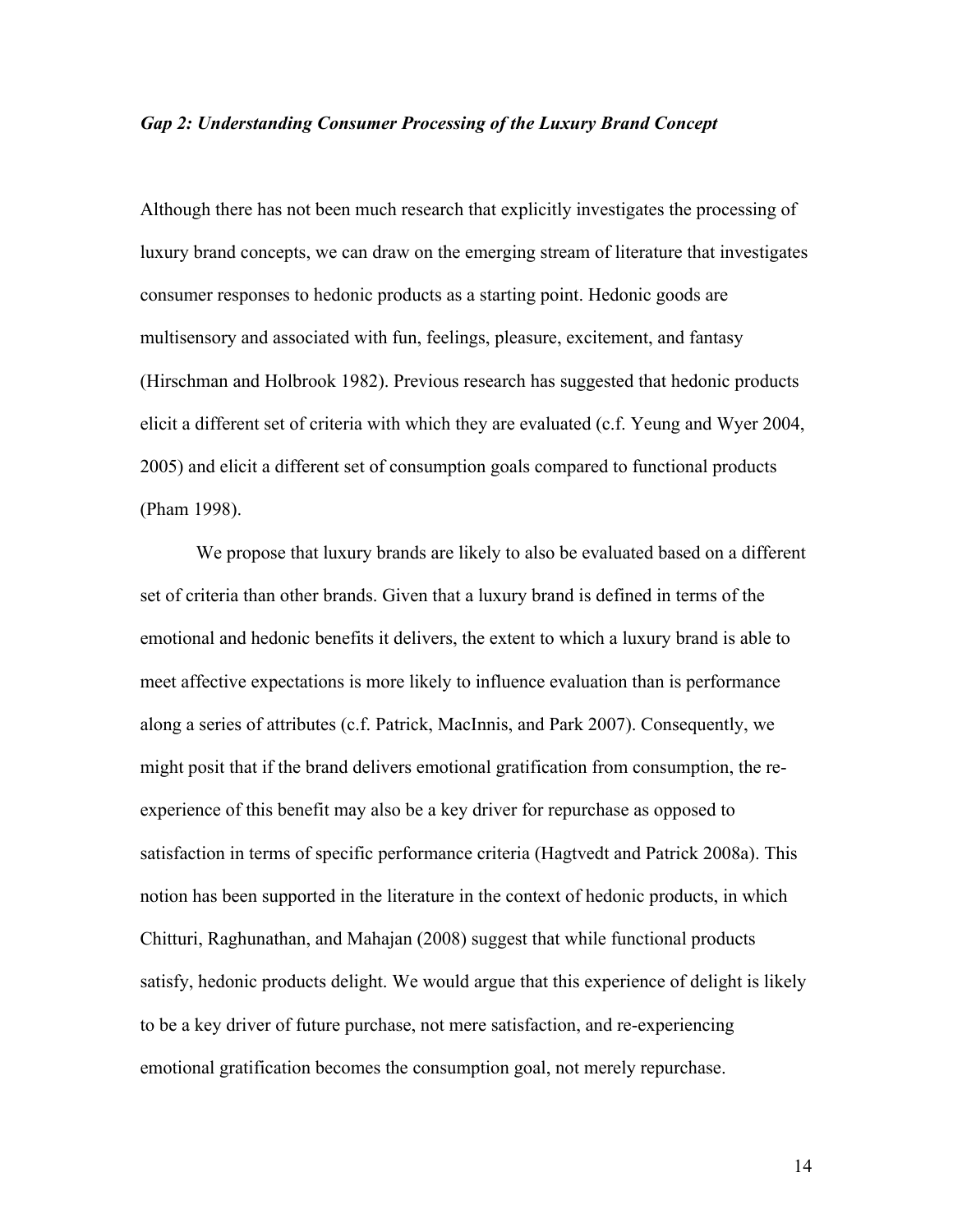As Thomson, MacInnis, and Park (2005) point out, emotional attachment is indeed the tie that binds. Luxury brands constitute a unique context in which to examine some of the key findings in the attachment literature. We would argue that this is a category in which functionality and performance is less important than the emotional connection. The implications for brand loyalty within this category are also an important area for future investigation. Finally, recent research has emphasized the differential processing of brands among different populations, such as for instance the holistic processing prevalent in Eastern societies versus the analytic processing prevalent in Western societies (Monga and John 2008). Future research may investigate other crosscultural differences in the processing of the luxury brand concept.

#### *Gap 3: Identifying the Benefits and Risks of the Luxury Brand Concept*

Given the recent trends in the marketplace of "trading up" and the emergence of "new luxury" products in virtually every product category (Silverstein and Fiske 2003), a systematic understanding of the benefits and risks of the luxury brand concept as conceptualized above is needed. Based on the above, the hedonic properties inherent in a luxury proposition represent benefits for the luxury brand that merit further investigation. After all, hedonic benefits are desirable in and of themselves, with the implications this has for brand and brand extension evaluations, attachment to the brand, purchase behavior, and so on. For instance, this aspect of hedonism implies that a luxury brand is inherently desirable, that luxury brand extensions may be judged on a less strictly rational basis than other brand extensions, that consumer attachment may be easier to achieve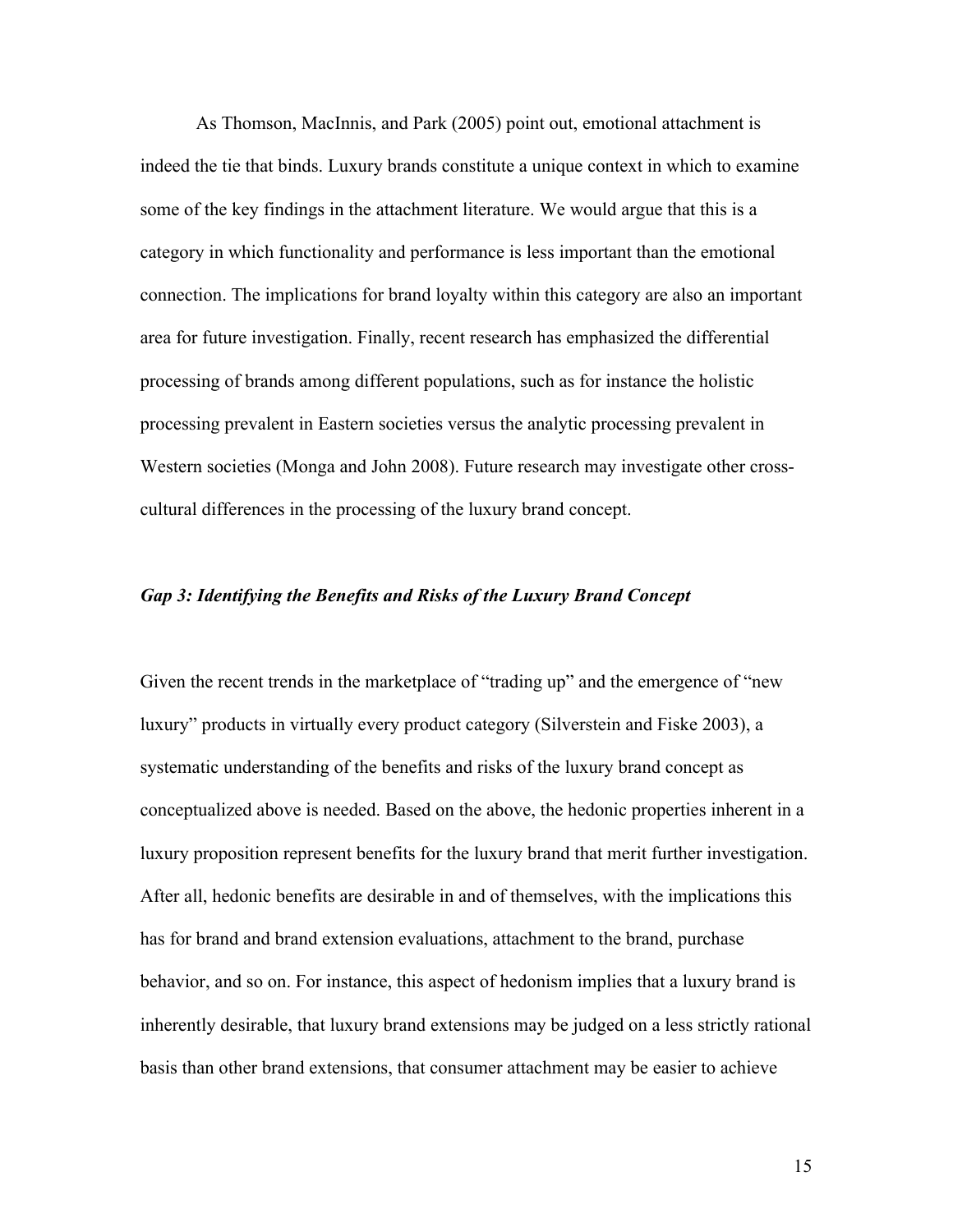with luxury brands, etc. (see also Park, Milberg, and Lawson 1991). Indeed, the centrality of pleasure and emotional connection in the current conceptualization of luxury suggests that the feelings-as-information approach (Schwarz and Clore 1983) may be useful for the investigation of consumer responses to luxury branding (Hagtvedt and Patrick 2008a).

The management of a luxury brand portfolio is also an area in which a great deal of future research might be conducted. The issues of whether a brand should line extend within its category or extend across categories, and the overall impact of the brand on marketing related criteria such as market share and shareholder value (see Park and Eisingerich 2008), are important for future investigation. Indeed, placing a monetary valuation on the emotional benefits delivered by a brand and translating this emotional brand value into a dollar value is important for future research.

It should also be noted, however, that there may be specific risks inherent in the luxury brand concept. Brand management entails, in part, maintaining consistency and positive brand associations in brand communication (Keller 1993; Park, Jaworski, and MacInnis 1986). The commitment to a specific brand concept entails providing brand cues consistent with that brand concept. For example, cues such as premium pricing and exclusive distribution may be considered consistent with a luxury brand concept (Amaldoss and Jain 2005; Silverstein and Fiske 2003). Further, cheap extensions may have an adverse impact on a parent luxury brand (Kirmani, Sood, and Bridges 1999). Research on brand dilution suggests that providing cues that are inconsistent with a brand concept decreases brand evaluation and consequently might have an impact on brand extendibility (Buchanan, Simmons, and Bickart 1999). In fact, even positively valued attributes, if occurring in a product in unexpected combinations, may lead to incoherence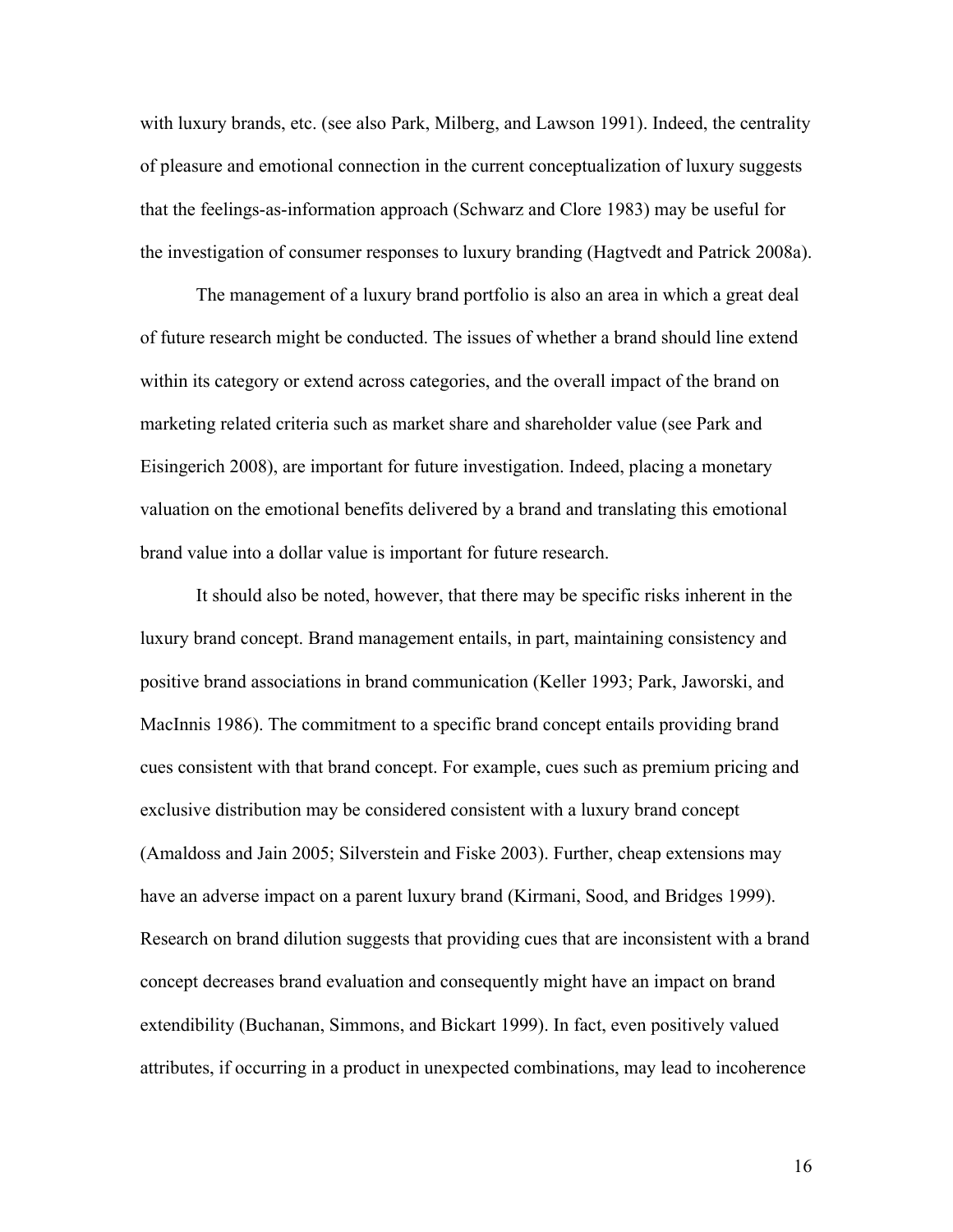and uncertainty, which in turn may have an unfavorable influence on brand evaluation (Kayande, Roberts, Lilien, and Fong 2007).

Based on our assertion that hedonic associations are central to the luxury brand concept, a potential downside to this is that these perceptions are difficult to maintain and have to be carefully managed. Indeed, it seems reasonable that a luxury brand is sensitive to inconsistencies in brand cues, and that a disruption or interference of hedonic perceptions may cause unfavorable consumer evaluations and brand dilution. Further, inconsistencies in brand cues in extension categories are likely to have negative feedback effects on the parent brand.

Similarly, brand evaluation is enhanced by associating the brand with positive brand cues, while it is diminished by associating the brand with negative brand cues (Park et al. 1986). Several brand cues may influence how a brand is evaluated, for instance, advertising images, celebrity endorsement, product packaging, or word-ofmouth. In general, negative information about a product's attributes influences brand perceptions more than positive information does (Herr, Kardes, and Kim 1991) since consumers weigh negative information more heavily than positive information when forming overall brand attitudes (Herr et al. 1991). It seems reasonable that different brand concepts may be differentially sensitive to negative brand cues, and that consumers may be particularly sensitive to negative cues associated with the luxury brand concept, if the evaluation of this brand is based more on a general positive emotional connection than on specific performance criteria.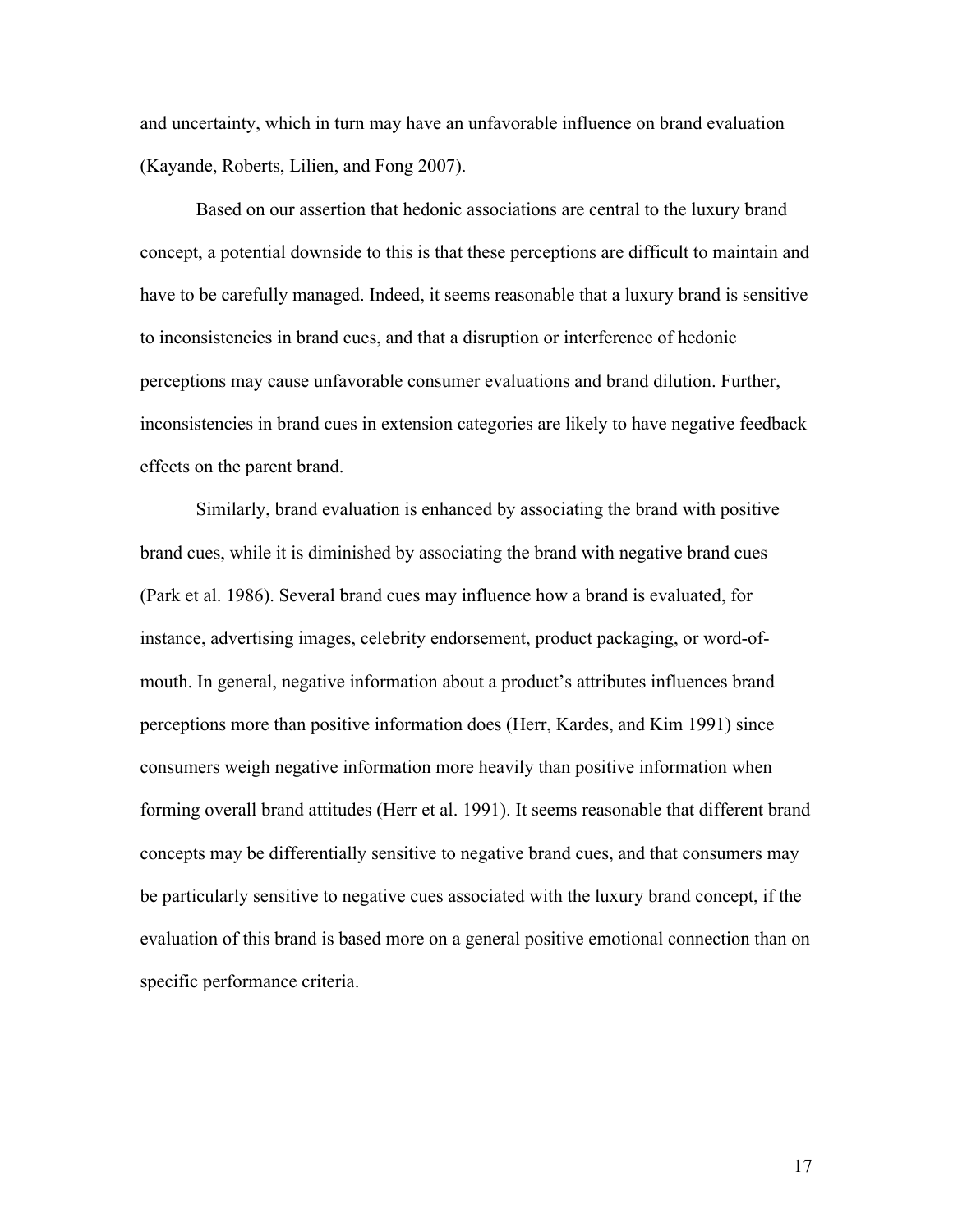#### **Conclusions**

This chapter gives a brief introduction to recent research pertaining to luxury branding. Indeed, brevity is not difficult to achieve here, because only a few scholars have, as of yet, focused on this area. To better understand the domain of luxury, one might draw on previous research on prestige, conspicuous consumption, premium products, and so on, but luxury branding also merits a great deal of further attention. In this chapter, we have outlined some of the major issues in most immediate need of further research. Issues thus discussed pertain to the evaluation of luxury brands, processing of luxury brand information, and risks and benefits associated with luxury branding. Future research might also illuminate issues such as the possible moderating role of consumer goals on luxury brand evaluations and purchase intent, or the role of specific emotions in consumer response to luxury branding. Further, in line with recent literature (e.g., Silverstein and Fiske 2003), the current chapter emphasizes the democratization and changing face of the luxury market, with the notion that the luxury concept may apply to virtually any product category. However, future research may investigate whether "new luxury" and "old luxury" afford the same experience to consumers, and whether the inclusion of specific product types to a luxury brand may add to or detract from the favorable influence of a luxury brand proposition on, for instance, brand evaluation or purchase intent. Finally, while extant literature highlights cultural differences in the appeal of luxury (Wong and Ahuvia 1998), it seems clear that luxury also has universal appeals. Future research might disentangle cultural influences from biological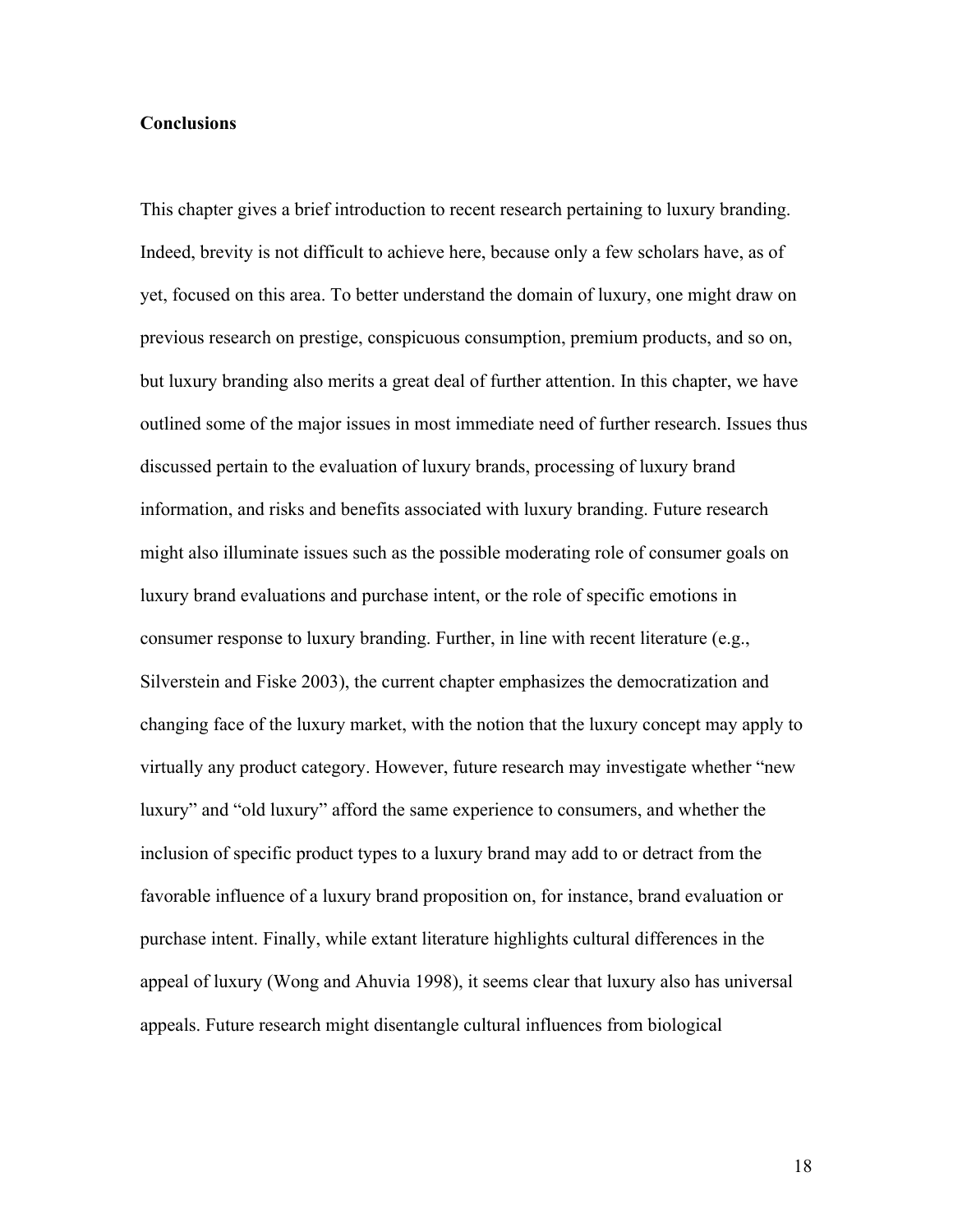predispositions in regards to luxury consumption, thus also providing insights for the strategic management of luxury brands across nations and cultures.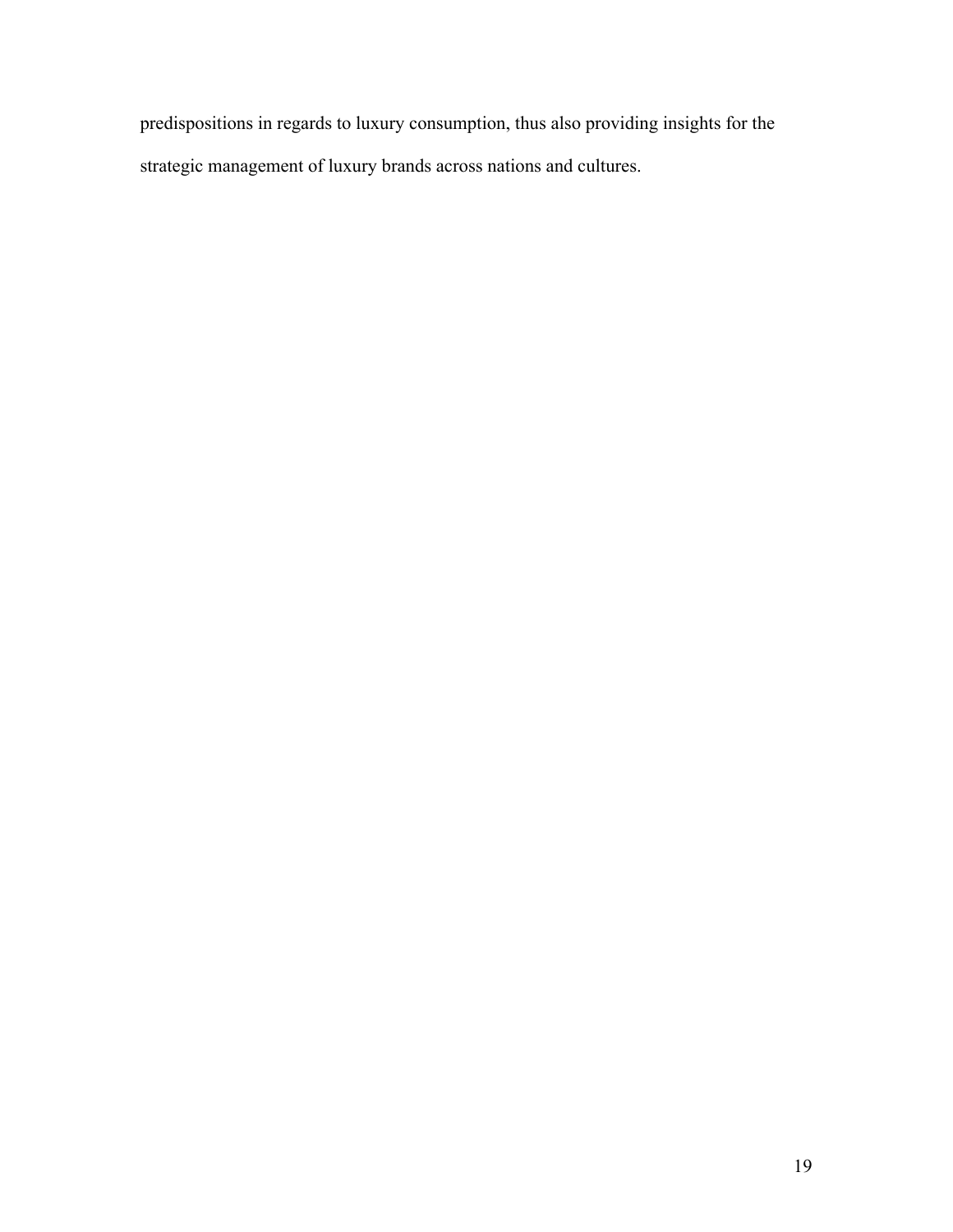#### **References**

- Allsopp, Jamie (2005). "Premium Pricing: Understanding the Value of Premium," *Journal of Revenue & Pricing Management*, 4 (July), 185-94.
- Amaldoss, Wilfred and Sanjay Jain (2005). "Conspicuous Consumption and Sophisticated Thinking," *Management Science*, 51 (October), 1449-66.
- Arghavan, Nia and Judy L. Zaichkowsky (2000). "Do counterfeits devalue the ownership of luxury brands?" *Journal of Product and Brand Management*, 9 (7), 485-497.
- Averill, James R., Petra Stanat, and Thomas A. More (1998). "Aesthetics and the Environment," *Review of General Psychology*, 2 (2), 153-74.
- Belk, Russell W. (1988). "Possessions and the Extended Self," *Journal of Consumer Research*, 15 (September), 139-68.
- Bearden, William O. and Michael J. Etzel (1982). "Reference Group Influence on Product and Brand Purchase Decisions," *Journal of Consumer Research*, 9 (September), 183-194.
- Berry, Christopher J. (1994). "The Idea of Luxury: A Conceptual and Historical Investigation," Cambridge, Cambridge University Press.
- Bronnenberg, Bart J. and Luc Wathieu, (1996). "Asymmetric Promotion Effects and Brand Positioning. *Marketing Science*, 15 (4), 379-94.
- Buchanan, Lauranne, Carolyn J. Simmons, and Barbara A. Bickart (1999). "Brand Equity Dilution: Retailer Display and Context Brand Effects," *Journal of Marketing Research*, 36 (August), 345-55.
- Chartrand, Tanya L., Joel Huber, Baba Shiv, and Robin J. Tanner (2008). "Nonconscious Goals and Consumer Choice," *Journal of Consumer Research*, forthcoming.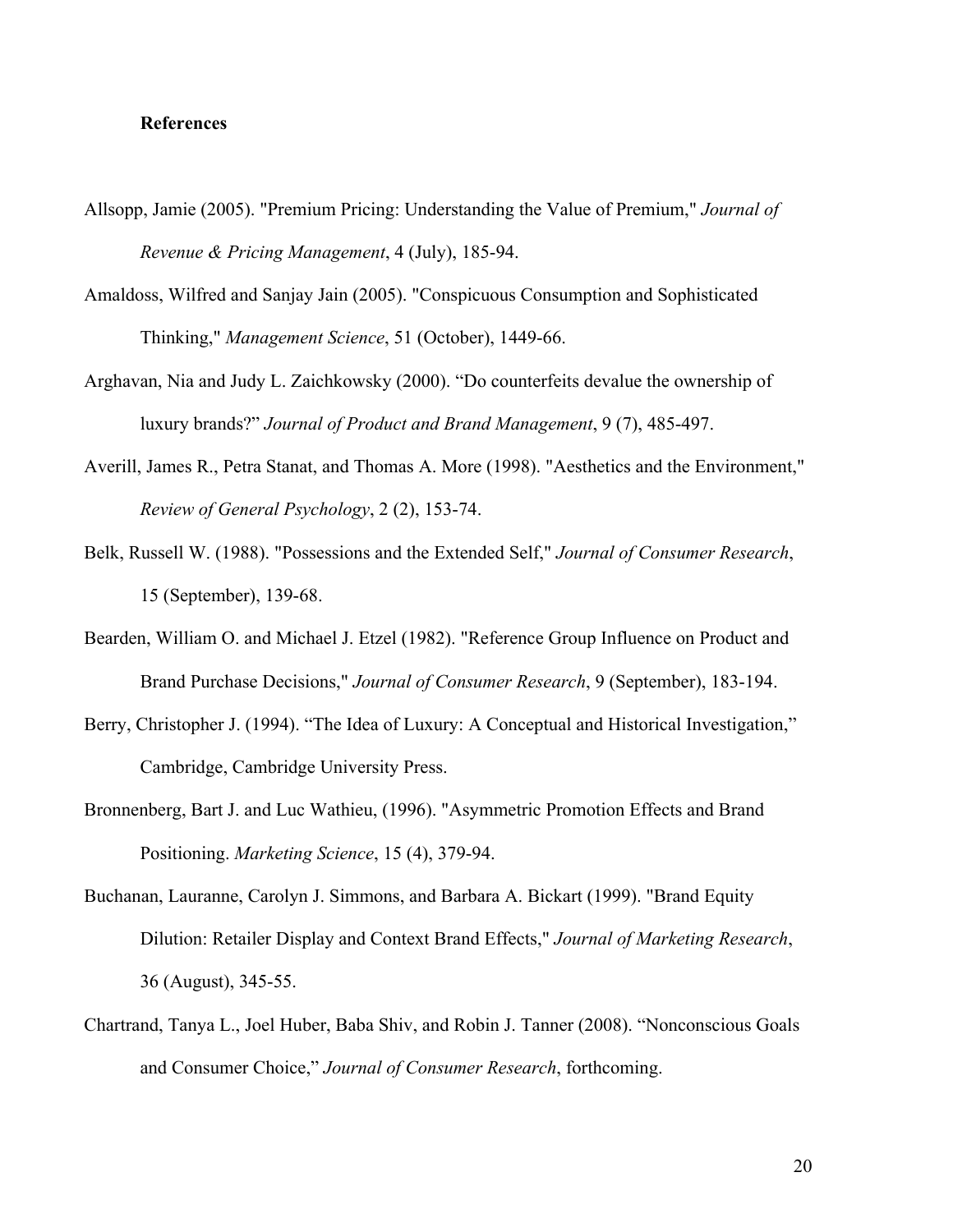- Chitturi, Ravindra, Rajagopal Raghunathan, and Vijay Mahajan (2008). "Delight by Design: The Role of Hedonic Versus Utilitarian Benefits," *Journal of Marketing*, 72 (May), 48-63.
- Danziger, Pamela N. (2005). *Let them Eat Cake; Marketing Luxury to the Masses as well as the Classes*, Dearborn Trade Publishing, Chicago, IL.
- Dissanayake, Ellen (1995). *Homo Aestheticus: Where Art Comes From and Why*. Seattle: University of Washington Press
- Dubois, Bernard and Patrick Duquesne (1993). "The Market for Luxury Goods: Income versus Culture," *European Journal of Marketing*, 27 (1), 35-44.
- Dubois, Bernard and Gilles Laurent (1994). "Attitudes Toward the Concept of Luxury: An Exploratory Analysis," in *Asia-Pacific Advances in Consumer Research*, Siew Meng Leong and Joseph A. Cote (eds.), Singapore, 1 (2), 273-278.
- Dubois, Bernard and Claire Paternault (1995). "Observations: Understanding the World of International Luxury Brands: The "Dream Formula"," *Journal of Advertising Research*, 35 (4), 69-76.
- Frank, Robert H. (1999). *Luxury Fever*. New York: The Free Press.
- Garfein, Richard T. (1987). "Cross-Cultural Perspectives on the Dynamics of Prestige," *Journal of Services Marketing*, 3 (3), 17-33.
- Gentry, James W., Sanjay Putrevu, Clifford Shultz, and S. Commuri (2001). "How now Ralph Lauren? The separation of brand and product in a counterfeit culture," in *Advances in Consumer Research,* 28 (1), 258–265.
- Hagtvedt, Henrik and Vanessa M. Patrick (2008a). "The Broad Embrace of Luxury: Hedonic Potential as a Driver of Brand Extendibility," working paper University of Georgia.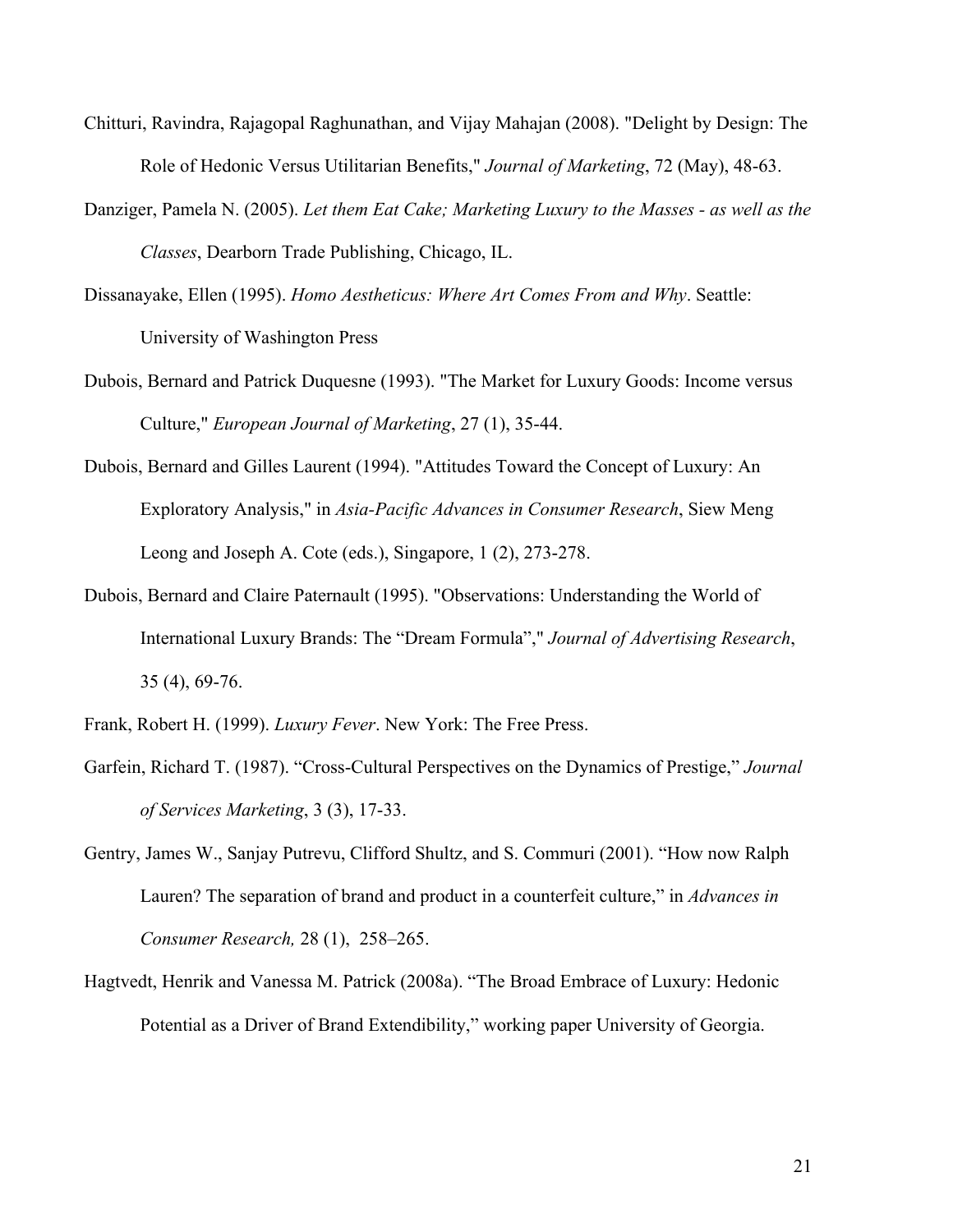- Hagtvedt, Henrik and Vanessa M. Patrick (2008b). "Art Infusion: The Influence of Visual Art on the Perception and Evaluation of Consumer Products," *Journal of Marketing Research*, 45 (June) 379-89.
- Herr, Paul M., Frank R. Kardes, and John Kim (1991). "Effects of Word-of-Mouth and Product-Attribute Information on Persuasion: An Accessibility-Diagnosticity Perspective," *Journal of Consumer Research*, 17 (March), 454–462.
- Higgins, E. Tory (1997). "Beyond Pleasure and Pain," *American Psychologist*, 52 (December), 1280-300.
- Hirschman, Elizabeth C. (1983). "Aesthetics, Ideologies and the Limits of the Marketing Concept," *Journal of Marketing*, 47 (Summer), 45-55.
- Hirschman, Elizabeth C. and Morris B. Holbrook (1982). "Hedonic Consumption: Emerging Concepts, Methods and Propositions," *Journal of Marketing*, 46 (Summer), 92-101.
- Holt, Douglas B. (1995). "How Consumers Consume: A Typology of Consumption Practices," *Journal of Consumer Research*, 22 (June), 1-16.
- Hsee, Christopher K. and Yuval Rottenstreich, (2001). "Music, Pandas, and Muggers: On the Affective Psychology of Value," *Journal of Experimental Psychology: General*, 133 (March), 23-30.
- Kapferer, Jean-Noel (1997). "Managing Luxury Brands," *Journal of Brand Management*, 4 (4), 251-60.
- Kayande, Ujwal, John H. Roberts, Gary L. Lilien, and Duncan K. H. Fong, (2007). "Mapping the Bounds of Incoherence: How Far Can You Go and How Does It Affect Your Brand?" *Marketing Science*, 26 (4), 504-13.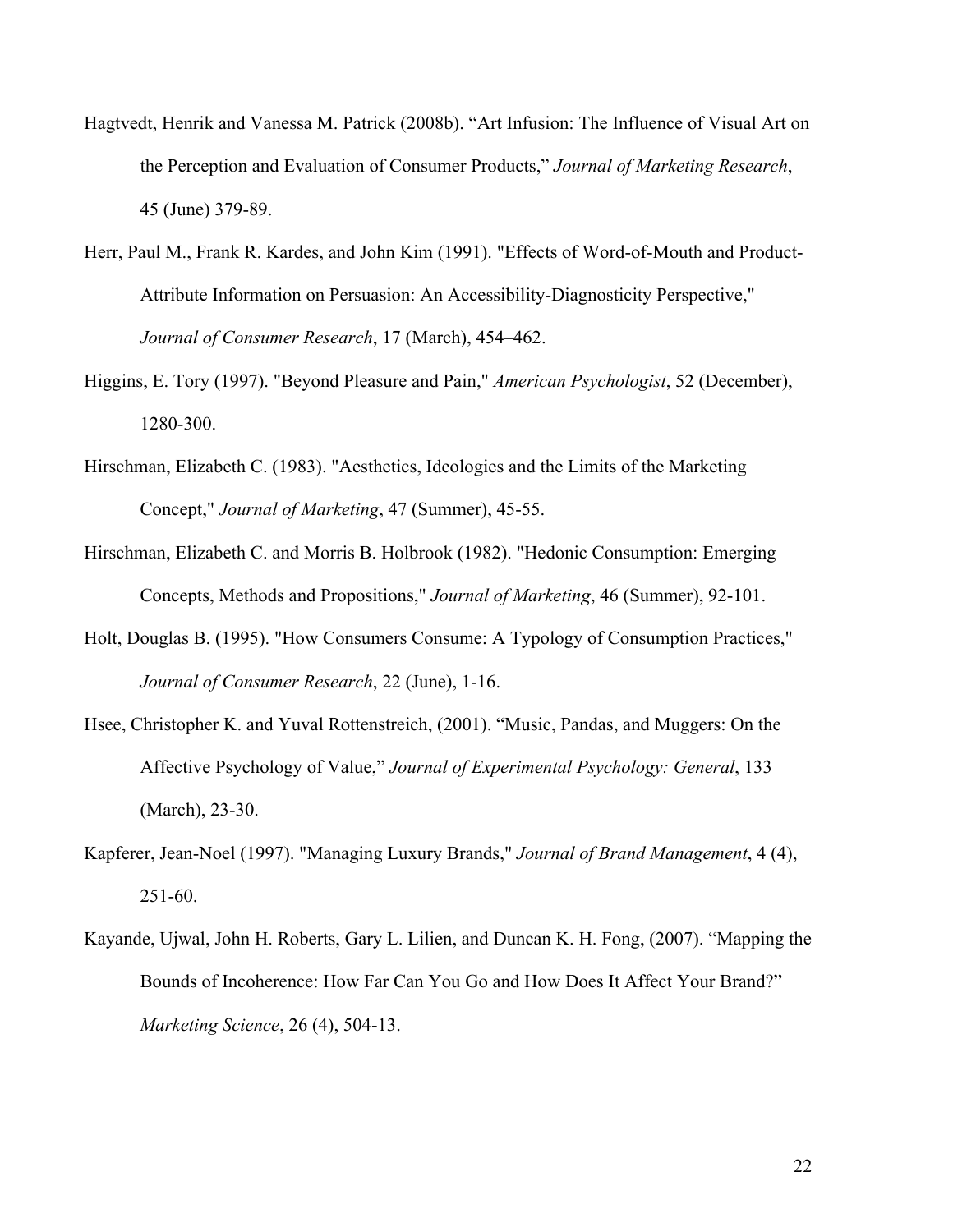- Keller, Kevin L. (1993). "Conceptualizing, Measuring, and Managing Customer-Based Brand Equity," *Journal of Marketing*, 57 (January) 1-22.
- Keller, Kevin L. and Donald R. Lehmann (2006). "Brands and Branding: Research Findings and Future Priorities," *Marketing Science,* 25 (6), 740-59.
- Kirmani, Amna, Sanjay Sood, and Sheri Bridges (1999). "The Ownership Effect in Consumer Responses to Brand Line Stretches," *Journal of Marketing*, 63 (1), 88-101.
- Kivetz, Ran and Itamar Simonson (2002). "Self-Control for the Righteous: Toward a Theory of Precommitment to Indulgence," *Journal of Consumer Research*, 29 (September), 199- 217.
- Leclerc, France, Christopher K. Hsee, and Joseph C. Nunes (2005). "Narrow Focusing: Why the Relative Position of a Good in Its Category Matters More Than It Should," *Marketing Science*, 24 (2), 194-205.
- Leibenstein, Harvey (1950). "Bandwagon, Snob, and Veblen Effects in the Theory of Consumers' Demand," *Quarterly Journal of Economics*, 64 (May), 183-207.
- Mandel, Naomi, Petia K. Petrova, and Robert B. Cialdini (2006). "Images of Success and the Preference for Luxury Brands," *Journal of Consumer Psychology*, 16 (1), 57-69.

Merrill Lynch/Cap Gemini (2005). "World Wealth Report."

- Monga, Alokparna Basu and Deborah Roedder John (2008). "Understanding Cultural Differences in Brand Extension Evaluation: The Influence of Analytic versus Holistic Thinking," in J. Priester, D. MacInnis, and C.W. Park (eds) *Handbook of Brand Relationships*
- Nia, Arghavan and Judith L. Zaichkowsky (2000). "Do counterfeits devalue the ownership of luxury brands?" *Journal of Product & Brand Management*, 9 (7), 485-97.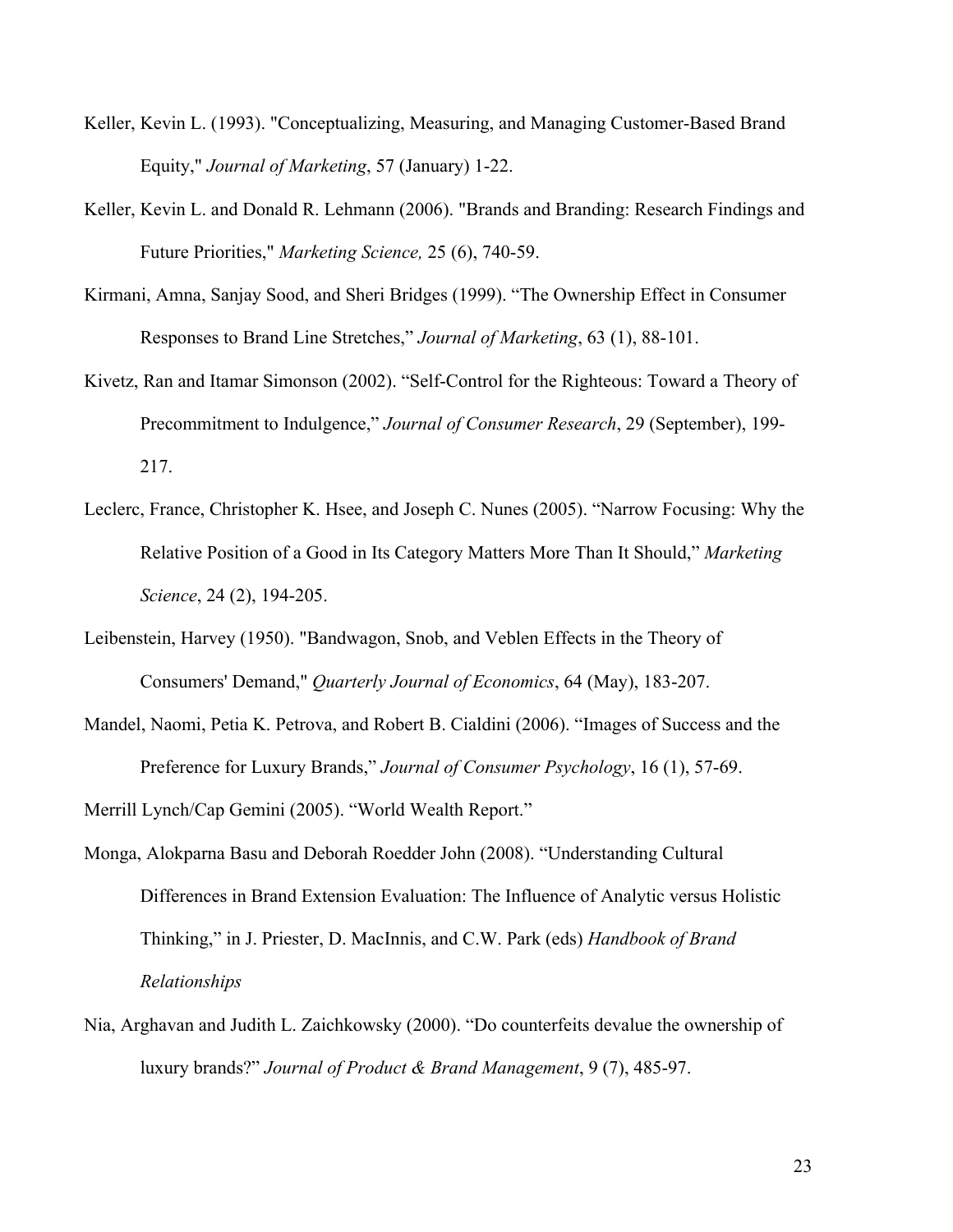- Nueno, Jose Luis and John A. Quelch (1998). "The Mass Marketing of Luxury," *Business Horizons*, 41 (November/December), 61-68.
- O'Cass, Aron and Hmily Frost (2002). "Status Brands: Examining the Effects of Non-Product-Related Brand Associations on Status and Conspicuous Consumption" *Journal of Product & Brand Management*, 11 (2), 67-88.
- Okada, Erica Mina (2005). "Justification Effects on Consumer Choice of Hedonic and Utilitarian Goods," *Journal of Marketing Research*, 42 (1), 43-53.
- Park, C. Whan, Bernard J. Jaworski, and Deborah J. MacInnis (1986). "Strategic Brand Concept-Image Management," *Journal of Marketing*, 50 (October), 135-45.
- Park, C. Whan and Andreas B. Eisingerich (2008). "Managing a Brand's Extension Portfolio for Market Share Leadership and Shareholder Value," working paper, University of Southern California.
- Park, C. Whan, Sandra Milberg, and Robert Lawson (1991). "Evaluation of Brand Extensions: The Role of Product Feature Similarity and Brand Concept Consistency," *Journal of Consumer Research*, 18 (September), 185-93.
- Patrick, Vanessa M., Deborah J. MacInnis and C. Whan Park (2007). "Not as Happy as I Thought I'd Be: Affective Misforecasting and Product Evaluations," *Journal of Consumer Research,* 33 (4), 479-490*.*
- Pham, Michel Tuan (1998). "Representativeness, Relevance, and the Use of Feelings in Decision Making," *Journal of Consumer Research*, 25 (September), 144-59.
- Phau, Ian and Gerard Prendergast (2000). "Consuming Luxury Brands: The Relevance of the 'Rarity Principle'," *Journal of Brand Management*, 7 (5), 366-75.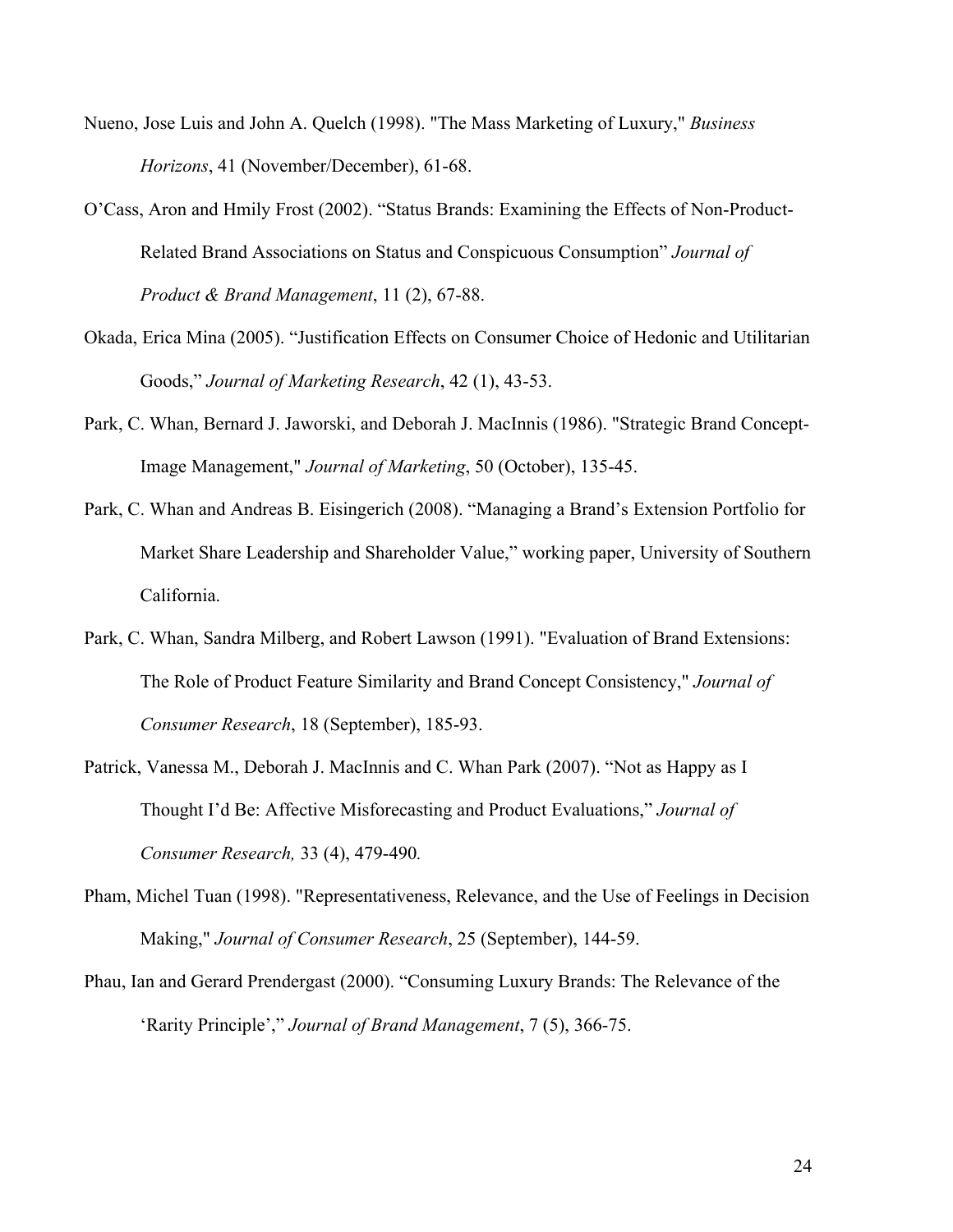- Randall, Taylor, Karl Ulrich, and David Reibstein, (1998). "Brand Equity and Vertical Product Line Extent," *Marketing Science*, 17 (4), 356-79.
- Rust, Roland T., Christine Moorman, and Peter R. Dickson (2002). "Getting Return on Quality: Revenue Expansion, Cost Reduction, or Both?," *Journal of Marketing*, 66 (October), 7- 24.
- Schwarz, Norbert and Gerald L. Clore, (1983). "How do I feel about it? Informative functions of affective states," in K. Fiedler and J.P. Forgas (eds) *Affect, Cognition and Social Behavior.* Hogrefe International, Toronto, 44-62.
- Schwartz, John (2002). "Supersize American dream: Expensive? I'll take it," *The New York Times,* December 16, p. 8.
- Silverstein, Michael J. and Neil Fiske (2003). *Trading Up: The New American Luxury*. New York: Portfolio Penguin Group.
- Thomson, Matthew, Deborah J. MacInnis and C. Whan Park (2005). "The Ties That Bind: Measuring the Strength of Consumers' Emotional Attachment to Brands," *Journal of Consumer Psychology*, 15(1), 77-91.
- Tsai, Shu-pei (2005). "Impact of Personal Orientation on Luxury-Brand Purchase Value," *International Journal of Market Research*, 47 (4), 429-54.

Quelch, John A. (1987). "Marketing the Premium Product," *Business Horizons*, 30 (3), 38-45.

- Unity Marketing (2006). "Luxury Report 2006: Who Buys Luxury, What they Buy and Why they Buy."
- Veblen, Thorstein (1899). *The Theory of the Leisure Class*. Boston, MA: Houghton Mifflin.
- Vigneron, Franck and Lester W. Johnson (2004). "Measuring Perceptions of Brand Luxury," *Brand Management*, 11 (July), 484-506.